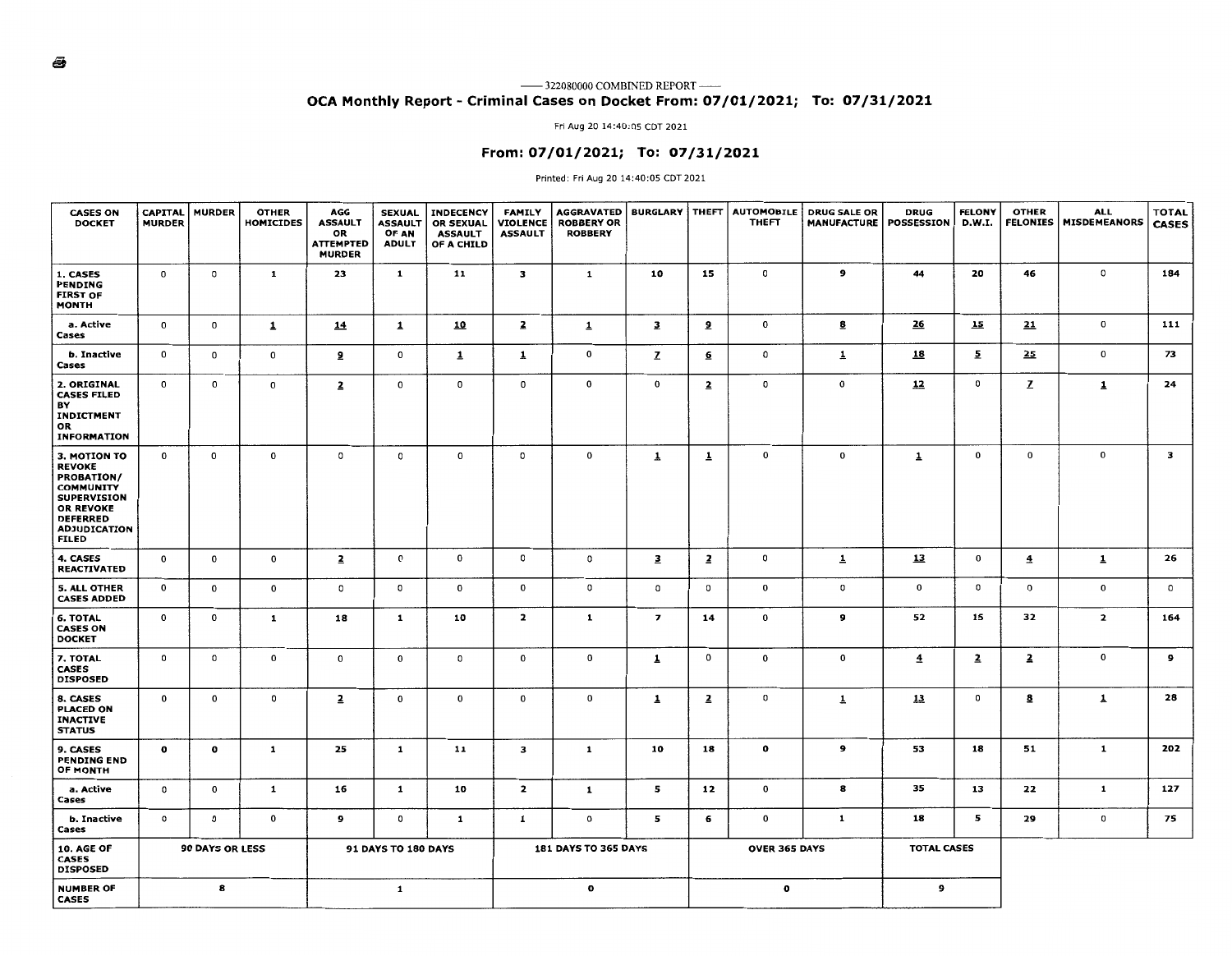### **OCA Monthly Report** - **Criminal Dispositions From: 07/01/2021; To: 07/31/2021**

#### Fri Aug 20 14:40:44 CDT 2021

#### **From: 07/01/2021; To: 07/31/2021**

#### Printed: Fri Aug 20 14:40:44 CDT 2021

| <b>DISPOSITIONS</b>                                                          | <b>CAPITAL</b><br><b>MURDER</b> | <b>MURDER</b> | <b>OTHER</b><br><b>HOMICIDES</b> | AGG<br><b>ASSAULT</b><br>OR<br><b>ATTEMPTED</b><br><b>MURDER</b> | <b>SEXUAL</b><br><b>ASSAULT</b><br>OF AN<br><b>ADULT</b> | <b>INDECENCY</b><br><b>OR SEXUAL</b><br><b>ASSAULT</b><br>OF A CHILD | <b>FAMILY</b><br><b>VIOLENCE</b><br><b>ASSAULT</b> | <b>AGGRAVATED</b><br><b>ROBBERY OR</b><br><b>ROBBERY</b> | <b>BURGLARY   THEFT</b> |              | <b>AUTOMOBILE</b><br><b>THEFT</b> | <b>DRUG SALE OR</b><br><b>MANUFACTURE</b> | <b>DRUG</b><br>POSSESSION | <b>FELONY</b><br>D.W.I. | <b>OTHER</b><br><b>FELONIES</b> | <b>ALL</b><br><b>MISDEMEANORS</b> | <b>TOTAL</b><br><b>CASES</b> |
|------------------------------------------------------------------------------|---------------------------------|---------------|----------------------------------|------------------------------------------------------------------|----------------------------------------------------------|----------------------------------------------------------------------|----------------------------------------------------|----------------------------------------------------------|-------------------------|--------------|-----------------------------------|-------------------------------------------|---------------------------|-------------------------|---------------------------------|-----------------------------------|------------------------------|
| <b>CONVICTION: GUILTY</b><br>PLEA OR NOLO<br><b>CONTENDERE</b>               | o                               | 0             | $\mathbf 0$                      | $\mathbf 0$                                                      | 0                                                        | $\mathbf 0$                                                          | $\mathbf 0$                                        | $\mathbf 0$                                              | $\circ$                 | 0            | $\mathsf{o}$                      | o                                         | $\mathbf{1}$              | 0                       | 0                               | $\mathbf{o}$                      | $\mathbf{1}$                 |
| <b>CONVICTION: NOT</b><br><b>GUILTY PLEA FOUND</b><br><b>GUILTY BY JUDGE</b> | $\mathbf 0$                     | $\mathbf 0$   | o                                | $\circ$                                                          | $\mathsf{o}\,$                                           | $\mathbf 0$                                                          | $\mathbf{o}$                                       | 0                                                        | $\mathbf{o}$            | 0            | $\mathbf 0$                       | 0                                         | $\mathbf 0$               | $\mathbf{o}$            | $\mathsf{o}\,$                  | $\mathbf{o}$                      | $\mathbf o$                  |
| <b>CONVICTION: NOT</b><br><b>GUILTY PLEA FOUND</b><br><b>GUILTY BY JURY</b>  | $\mathbf 0$                     | $\mathbf 0$   | o                                | $\mathbf 0$                                                      | $\mathbf 0$                                              | $\mathbf{o}$                                                         | $\mathbf 0$                                        | $\mathbf 0$                                              | $\mathbf 0$             | $\mathbf 0$  | $\mathbf 0$                       | 0                                         | $\circ$                   | $\mathbf{o}$            | 0                               | 0                                 | $\mathbf{o}$                 |
| <b>PLACED ON</b><br><b>DEFERRED</b><br><b>ADJUDICATION</b>                   | $\mathsf{o}$                    | 0             | 0                                | $\mathbf 0$                                                      | 0                                                        | 0                                                                    | 0                                                  | $\mathbf 0$                                              | $\circ$                 | 0            | $\mathbf 0$                       | $\mathsf{o}\,$                            | $\mathbf{1}$              | $\mathbf{0}$            | $\mathbf{1}$                    | 0                                 | $\overline{z}$               |
| <b>ACQUITTAL: BY</b><br>JUDGE                                                |                                 | $\mathbf 0$   | $\mathsf{O}\xspace$              | $\mathsf{o}\,$                                                   | 0                                                        | $\mathbf 0$                                                          | $\mathbf{o}$                                       | $\mathbf{o}$                                             | $\mathbf{0}$            | $\mathbf{o}$ | $\mathbf 0$                       | $\mathsf{o}$                              | $\circ$                   | $\mathbf 0$             | $\mathbf 0$                     | $\mathbf{o}$                      | $\mathbf{o}$                 |
| <b>ACQUITTAL: BY JURY</b>                                                    | $\mathbf 0$                     | 0             | $\mathsf{o}\,$                   | 0                                                                | $\mathbf 0$                                              | $\mathbf 0$                                                          | $\mathbf{o}$                                       | $\mathbf 0$                                              | $\mathbf 0$             | 0            | o                                 | $\mathsf 0$                               | 0                         | $\mathbf 0$             | $\mathsf{o}\,$                  | 0                                 | $\mathbf{o}$                 |
| <b>DISMISSALS</b>                                                            | $\mathbf 0$                     | 0             | $\mathsf{o}\,$                   | 0                                                                | $\mathbf{o}$                                             | $\mathbf 0$                                                          | 0                                                  | $\mathbf 0$                                              | 0                       | 0            | $\mathbf 0$                       | $\mathbf 0$                               | $\overline{2}$            | 1                       | $\mathsf{o}\,$                  | 0                                 | $\mathbf{3}$                 |
| <b>MOTION TO REVOKE -</b><br><b>GRANTED</b>                                  | $\mathbf{o}$                    | $\mathbf 0$   | $\circ$                          | $\mathbf 0$                                                      | $\mathbf 0$                                              | $\mathbf 0$                                                          | 0                                                  | $\mathbf{o}$                                             | 0                       | 0            | $\mathbf{o}$                      | $\mathsf 0$                               | $\mathbf 0$               | $\mathbf 0$             | 0                               | 0                                 | $\mathbf{o}$                 |
| <b>MOTION TO REVOKE</b><br><b>DENIED AND PROB</b><br><b>CONTINUED</b>        | $\mathsf{o}$                    | $\pmb{0}$     | $\pmb{0}$                        | $\mathbf 0$                                                      | 0                                                        | $\mathbf 0$                                                          | 0                                                  | $\mathbf 0$                                              | 0                       | $\mathbf 0$  | $\mathbf{o}$                      | $\mathsf 0$                               | $\circ$                   | $\mathbf{o}$            | $\mathbf 0$                     | 0                                 | $\bullet$                    |
| <b>ALL OTHER</b><br><b>DISPOSITIONS</b>                                      | $\circ$                         | $\circ$       | $\mathbf 0$                      | $\mathbf 0$                                                      | 0                                                        | $\mathbf 0$                                                          | $\mathbf 0$                                        | $\mathbf 0$                                              | $\overline{\mathbf{1}}$ | 0            | $\mathbf 0$                       | $\,$ 0                                    | $\circ$                   | $\overline{1}$          | $\mathbf{1}$                    | 0                                 | $\mathbf{3}$                 |
| 17. TOTAL CASES<br><b>DISPOSED</b>                                           | $\mathbf 0$                     | $\bf{0}$      | $\mathbf 0$                      | $\mathbf 0$                                                      | 0                                                        | $\mathbf 0$                                                          | $\mathbf 0$                                        | 0                                                        | $\overline{\mathbf{r}}$ | 0            | $\mathbf 0$                       | $\mathsf{o}$                              | $\overline{\mathbf{4}}$   | $\overline{a}$          | $\overline{\mathbf{z}}$         | 0                                 | $\mathbf{9}$                 |
| <b>SUPPLEMENTAL</b><br><b>INFORMATION</b>                                    |                                 |               |                                  |                                                                  |                                                          |                                                                      |                                                    |                                                          |                         |              |                                   |                                           |                           |                         |                                 |                                   |                              |
| <b>18. CASES WHERE</b><br><b>DEATH PENALTY</b><br><b>SOUGHT</b>              | $\mathbf{o}$                    |               |                                  |                                                                  |                                                          |                                                                      |                                                    |                                                          |                         |              |                                   |                                           |                           |                         |                                 |                                   |                              |
| <b>19. CASES WHERE</b><br><b>DEATH PENALTY NOT</b><br><b>SOUGHT</b>          | $\mathbf{o}$                    |               |                                  |                                                                  |                                                          |                                                                      |                                                    |                                                          |                         |              |                                   |                                           |                           |                         |                                 |                                   |                              |
| <b>20. SENTENCING</b><br><b>INFORMATION</b>                                  |                                 |               |                                  |                                                                  |                                                          |                                                                      |                                                    |                                                          |                         |              |                                   |                                           |                           |                         |                                 |                                   |                              |
| <b>Committed Directly to</b><br>Prison                                       | $\mathbf{o}$                    | $\mathbf{o}$  | 0                                | $\mathbf{o}$                                                     | $^{\circ}$                                               | $\mathbf{o}$                                                         | $\mathbf 0$                                        | $\mathbf 0$                                              | $\mathsf{o}\,$          | 0            | $\mathsf{O}$                      | 0                                         | 0                         | 0                       | $\mathbf 0$                     | $\mathbf 0$                       | o                            |
| <b>Committed Directly to</b><br><b>State Jail</b>                            | $\mathbf{0}$                    | $\mathbf{o}$  | 0                                | 0                                                                | $\circ$                                                  | o                                                                    | $\mathbf 0$                                        | $\mathbf{0}$                                             | $\mathsf{o}\,$          | 0            | $\circ$                           | 0                                         | 0                         | $\mathbf{o}$            | 0                               | $\mathbf{O}$                      | o                            |
| <b>Committed Directly to</b><br>Local Jail                                   | $^{\circ}$                      | $\mathbf{o}$  | 0                                | 0                                                                | $\circ$                                                  | $\mathbf 0$                                                          | $\mathbf{o}$                                       | $\mathbf{o}$                                             | $\mathbf 0$             | 0            | $\mathbf 0$                       | $\mathbf 0$                               | 0                         | $\mathbf{o}$            | 0                               | $\mathbf{O}$                      | $\mathbf o$                  |
| Probation/Community<br>Supervision                                           | $\circ$                         | $\mathbf{o}$  | $\circ$                          | 0                                                                | $\circ$                                                  | $\mathbf 0$                                                          | $\mathbf{o}$                                       | $\mathbf 0$                                              | $\mathsf{o}\,$          | 0            | $\circ$                           | $\mathsf{o}$                              | 1                         | $\mathbf{o}$            | 0                               | $\mathbf{O}$                      | $\mathbf{1}$                 |
| <b>Shock Probation</b>                                                       | $\mathbf 0$                     | $\mathbf{o}$  | 0                                | 0                                                                | $\mathsf{o}$                                             | $\mathbf 0$                                                          | $\mathbf{o}$                                       | $\mathbf 0$                                              | 0                       | 0            | $\mathsf{o}\,$                    | $\mathbf 0$                               | 0                         | $\mathbf 0$             | $\circ$                         | $\mathbf{O}$                      | $\mathbf o$                  |
| <b>Fine Only</b>                                                             | 0                               | 0             | 0                                | o                                                                | $\mathbf 0$                                              | $\mathbf 0$                                                          | $\mathbf 0$                                        | $\mathbf{o}$                                             | $\bf{0}$                | 0            | $\mathbf 0$                       | $\circ$                                   | 0                         | $\mathbf{o}$            | $\circ$                         | $\mathbf 0$                       | 0                            |
| Other                                                                        | $\mathbf 0$                     | 0             | 0                                | 0                                                                | $\mathbf 0$                                              | $\mathbf 0$                                                          | $\mathbf 0$                                        | $\mathbf{0}$                                             | $\Omega$                | $\mathbf{o}$ | $\mathbf 0$                       | $\mathbf 0$                               | 0                         | 0                       | 0                               | 0                                 | $\mathbf o$                  |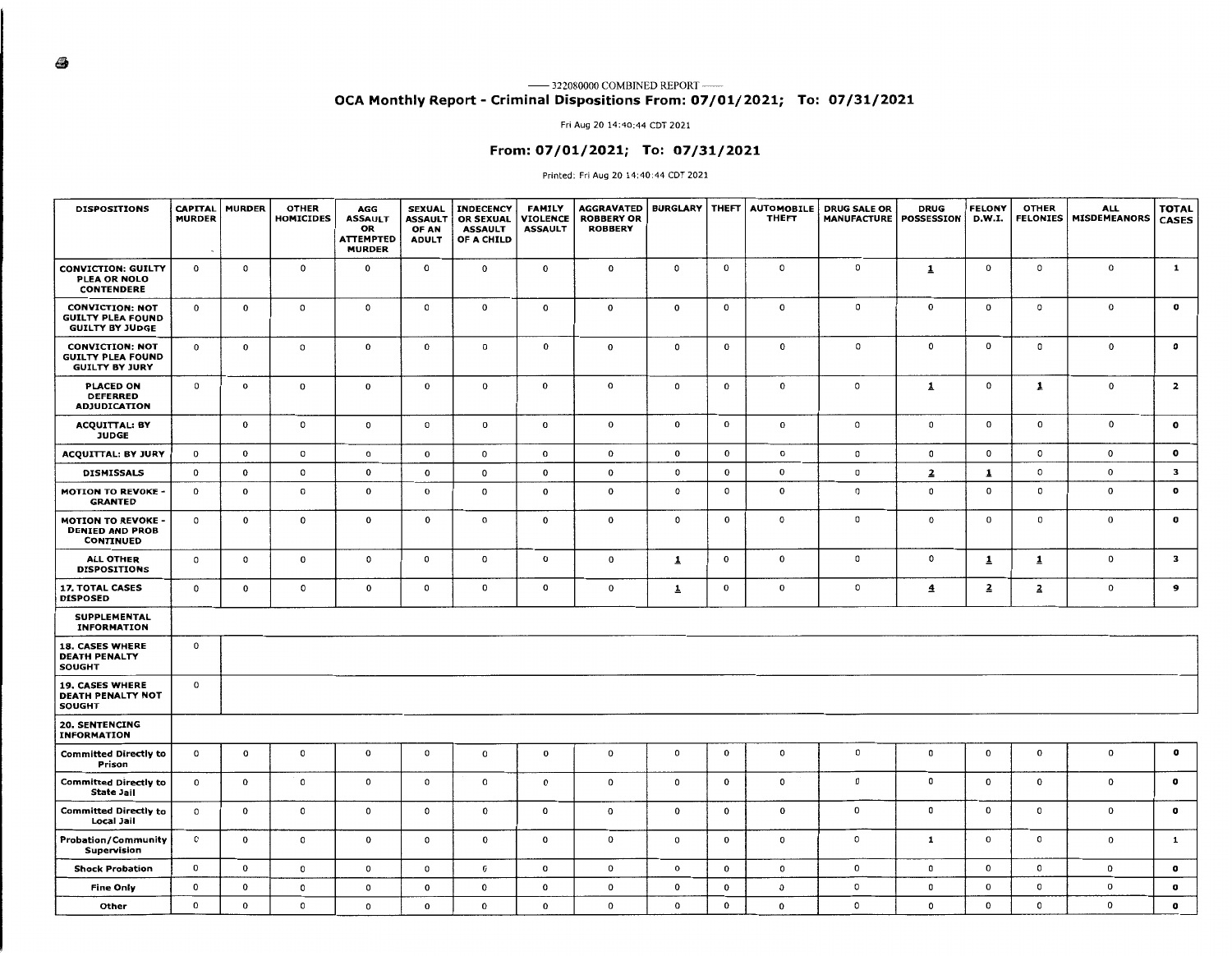# **OCA Monthly Report - Criminal Section ADDITIONAL COURT ACTIVITY From: 07/01/2021; To: 07/31/2021**

Fri Aug 20 14:41:00 CDT 2021

# **From: 07/01/2021; To: 07/31/2021**

Printed: Fri Aug 20 14:41:00 CDT 2021

| <b>1. CASES IN WHICH</b><br><b>JURY SWORN IN</b>                                          | 0 | 2. CASES IN<br><b>WHICH</b><br><b>MISTRIAL</b><br><b>DECLARED</b> | 0       | <b>3. MOTIONS TO</b><br><b>SUPPRESS</b><br><b>GRANTED OR</b><br><b>DENIED</b>           | 0        | 4.<br><b>COMPETENCY</b><br><b>EXAMINATION</b><br><b>REPORTS</b> | 0 |
|-------------------------------------------------------------------------------------------|---|-------------------------------------------------------------------|---------|-----------------------------------------------------------------------------------------|----------|-----------------------------------------------------------------|---|
| <b>5. MENTAL</b><br><b>HEALTH/INTELLECTUAL</b><br><b>DISABILITY</b><br><b>ASSESSMENTS</b> | 0 | <b>6. CASES SET</b><br><b>FOR REVIEW</b>                          | 1<br>33 | 7. CASES IN<br><b>WHICH</b><br><b>ATTORNEY</b><br><b>APPOINTED AS</b><br><b>COUNSEL</b> | 16       | 8. CASES<br>WITH<br><b>RETAINED</b><br><b>COUNSEL</b>           | 3 |
| <b>9. CASES FILED FOR</b><br><b>TRAFFICKING OF</b><br><b>PERSONS</b>                      | 0 | 10. CASES<br><b>FILED FOR</b><br><b>PROSTITUTION</b>              | 0       | 11. CASES<br><b>FILED FOR</b><br><b>COMPELLING</b><br><b>PROSTITUTION</b>               | $\Omega$ |                                                                 |   |

é,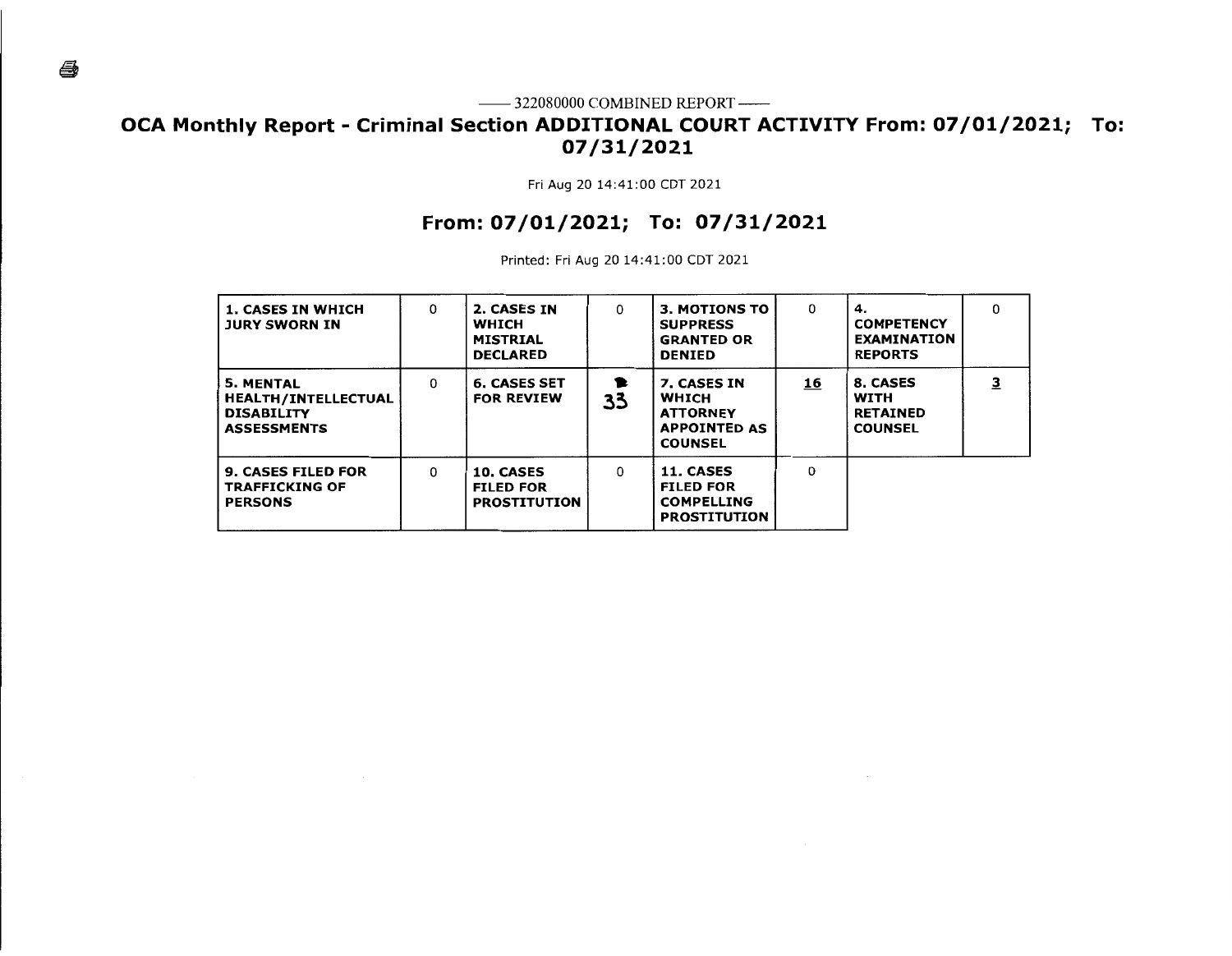—— 322080000 COMBINED REPORT ——

# **Report of a Request for Hate Crime Findings Pursuant to Texas Code of Criminal Procedure, Article 2.211 From: 07/01/2021; To: 07/31/2021**

Fri Aug 20 14:41:11 CDT 2021

## **From: 07/01/2021; To: 07/31/2021**

Printed: Fri Aug 20 14:41:11 CDT 2021

**No Data Found.**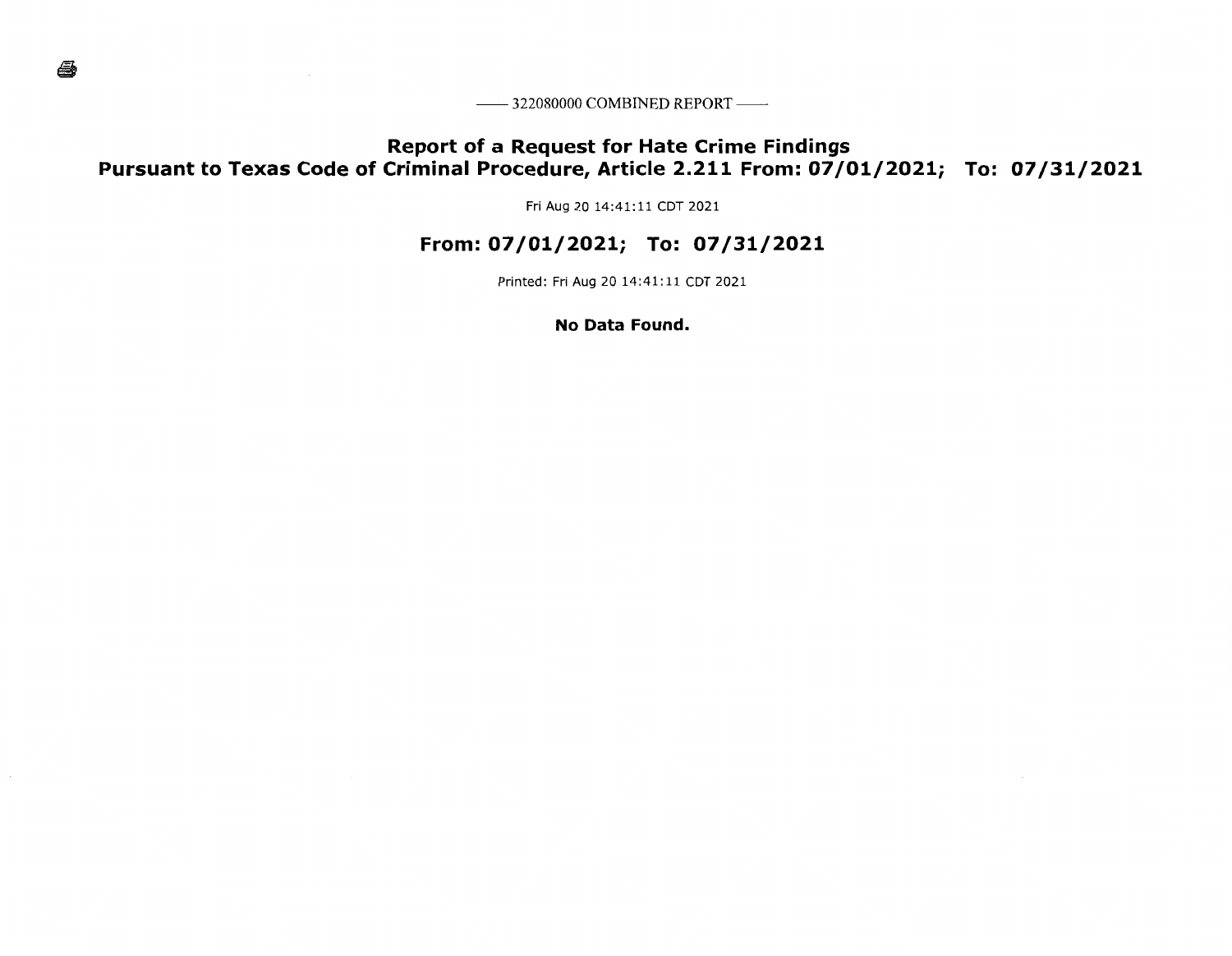—— 322080000 COMBINED REPORT ——

### **OCA Monthly Report** - **Civil Cases on Docket From: 07/01/2021; To: 07/31/2021**

Fri Aug 20 14:42:05 CDT 2021

### **From: 07/01/2021; To: 07/31/2021**

Printed: Fri Aug 20 14:42:05 CDT 2021

| <b>CASES ON</b><br><b>DOCKET</b>                                 | <b>INJURY OR</b><br><b>DAMAGE</b><br><b>INVOLVING</b><br><b>MOTOR</b><br><b>VEHICLE</b> | <b>INJURY OR</b><br><b>DAMAGE</b><br><b>MEDICAL</b><br><b>MALPRACTICE</b> | <b>INJURY OR</b><br><b>DAMAGE</b><br><b>OTHER</b><br>PROFESSIONAL<br><b>MALPRACTICE</b> | <b>INJURY</b><br>OR<br><b>DAMAGE</b><br><b>PRODUCT</b><br><b>LIABILITY</b> | <b>INJURY</b><br><b>OR</b><br><b>DAMAGE</b><br><b>OTHER</b><br><b>PRODUCT</b><br><b>LIABILITY</b> | <b>INJURY</b><br>OR<br><b>DAMAGE</b><br><b>OTHER</b> | <b>REAL</b><br><b>PROPERTY</b><br><b>EMINENT</b><br><b>DOMAIN</b> | <b>REAL</b><br><b>PROPERTY</b><br><b>OTHER</b><br><b>REAL</b><br><b>PROPERTY</b> | <b>CONTRACT</b><br><b>CONSUMER/</b><br><b>COMMERCIAL</b><br>/DEBT | <b>CONTRACT</b><br><b>OTHER</b> | <b>CIVIL</b><br><b>CASES</b><br><b>RELATING</b><br>TO<br>CRIMINAL<br><b>MATTERS</b> | <b>ALL</b><br><b>OTHER</b><br><b>CIVIL</b><br><b>CASES</b> | <b>TAX</b><br><b>CASES</b> | <b>TOTAL</b><br><b>CASES</b> |
|------------------------------------------------------------------|-----------------------------------------------------------------------------------------|---------------------------------------------------------------------------|-----------------------------------------------------------------------------------------|----------------------------------------------------------------------------|---------------------------------------------------------------------------------------------------|------------------------------------------------------|-------------------------------------------------------------------|----------------------------------------------------------------------------------|-------------------------------------------------------------------|---------------------------------|-------------------------------------------------------------------------------------|------------------------------------------------------------|----------------------------|------------------------------|
| 1. CASES<br><b>PENDING</b><br><b>FIRST OF</b><br><b>MONTH</b>    | 22                                                                                      | $\mathbf{1}$                                                              | 0                                                                                       | 0                                                                          | 0                                                                                                 | 24                                                   | 5                                                                 | 21                                                                               | 117                                                               | 46                              | 99                                                                                  | 117                                                        | 150                        | 602                          |
| a. Active<br>Cases                                               | 22                                                                                      | $\overline{\mathbf{1}}$                                                   | $\mathbf 0$                                                                             | 0                                                                          | 0                                                                                                 | 24                                                   | $\overline{2}$                                                    | 21                                                                               | 116                                                               | 46                              | <u>99</u>                                                                           | 117                                                        | 150                        | 601                          |
| b. Inactive<br>Cases                                             | 0                                                                                       | 0                                                                         | 0                                                                                       | 0                                                                          | 0                                                                                                 | 0                                                    | 0                                                                 | 0                                                                                | $\mathbf{1}$                                                      | 0                               | 0                                                                                   | 0                                                          | 0                          | $\mathbf{1}$                 |
| 2. NEW<br><b>CASES FILED</b>                                     | 0                                                                                       | 0                                                                         | 0                                                                                       | 0                                                                          | 0                                                                                                 | 0                                                    | 0                                                                 | 0                                                                                | 0                                                                 | 0                               | <u>6</u>                                                                            | $\overline{1}$                                             | $\mathbf{0}$               | $\overline{ }$               |
| 3. CASES<br><b>REACTIVATED</b>                                   | 0                                                                                       | 0                                                                         | 0                                                                                       | 0                                                                          | 0                                                                                                 | 0                                                    | 0                                                                 | 0                                                                                | 0                                                                 | 0                               | 0                                                                                   | $\mathsf{o}$                                               | $\Omega$                   | $\mathbf 0$                  |
| <b>4. ALL OTHER</b><br><b>CASES ADDED</b>                        | 0                                                                                       | 0                                                                         | $\mathbf 0$                                                                             | 0                                                                          | $\mathbf 0$                                                                                       | 0                                                    | $\mathbf{0}$                                                      | 0                                                                                | 0                                                                 | 0                               | 0                                                                                   | $\circ$                                                    | $\mathbf 0$                | 0                            |
| <b>5. TOTAL</b><br><b>CASES ON</b><br><b>DOCKET</b>              | 22                                                                                      | $\mathbf{1}$                                                              | 0                                                                                       | 0                                                                          | 0                                                                                                 | 24                                                   | 5                                                                 | 21                                                                               | 116                                                               | 46                              | 105                                                                                 | 118                                                        | 150                        | 608                          |
| <b>6. TOTAL</b><br><b>CASES</b><br><b>DISPOSED</b>               | 0                                                                                       | 0                                                                         | 0                                                                                       | 0                                                                          | 0                                                                                                 | 0                                                    | 0                                                                 | 0                                                                                | $\overline{1}$                                                    | $\overline{\mathbf{1}}$         | 0                                                                                   | $\overline{1}$                                             | 0                          | 3                            |
| 7. CASES<br><b>PLACED ON</b><br><b>INACTIVE</b><br><b>STATUS</b> | 0                                                                                       | 0                                                                         | 0                                                                                       | 0                                                                          | 0                                                                                                 | 0                                                    | 0                                                                 | 0                                                                                | 0                                                                 | 0                               | 0                                                                                   | 0                                                          | 0                          | $\mathbf{o}$                 |
| 8. CASES<br>PENDING<br><b>END OF</b><br><b>MONTH</b>             | 22                                                                                      | $\mathbf{1}$                                                              | $\bf{o}$                                                                                | 0                                                                          | $\mathbf o$                                                                                       | 24                                                   | 5                                                                 | 21                                                                               | 116                                                               | 45                              | 105<br>$\sim$                                                                       | 117                                                        | 150                        | 606                          |
| a. Active<br>Cases                                               | 22                                                                                      | $\mathbf{1}$                                                              | 0                                                                                       | 0                                                                          | 0                                                                                                 | 24                                                   | 5                                                                 | 21                                                                               | 115                                                               | 45                              | 105                                                                                 | 117                                                        | 150                        | 605                          |
| b. Inactive<br>Cases                                             | 0                                                                                       | 0                                                                         | 0                                                                                       | 0                                                                          | $\circ$                                                                                           | 0                                                    | $\mathbf{0}$                                                      | 0                                                                                | $\mathbf{1}$                                                      | 0                               | $\circ$                                                                             | 0                                                          | 0                          | $\mathbf{1}$                 |
| 9. AGE OF<br><b>CASES</b>                                        |                                                                                         | <b>3 MONTHS OR LESS</b>                                                   | <b>OVER 3 TO 6 MONTHS</b>                                                               |                                                                            | <b>OVER 6 TO 12</b><br><b>MONTHS</b>                                                              |                                                      |                                                                   | <b>OVER 12 TO 18</b><br><b>MONTHS</b>                                            | <b>OVER 18 MONTHS</b>                                             |                                 | <b>TOTAL CASES</b>                                                                  |                                                            |                            |                              |

4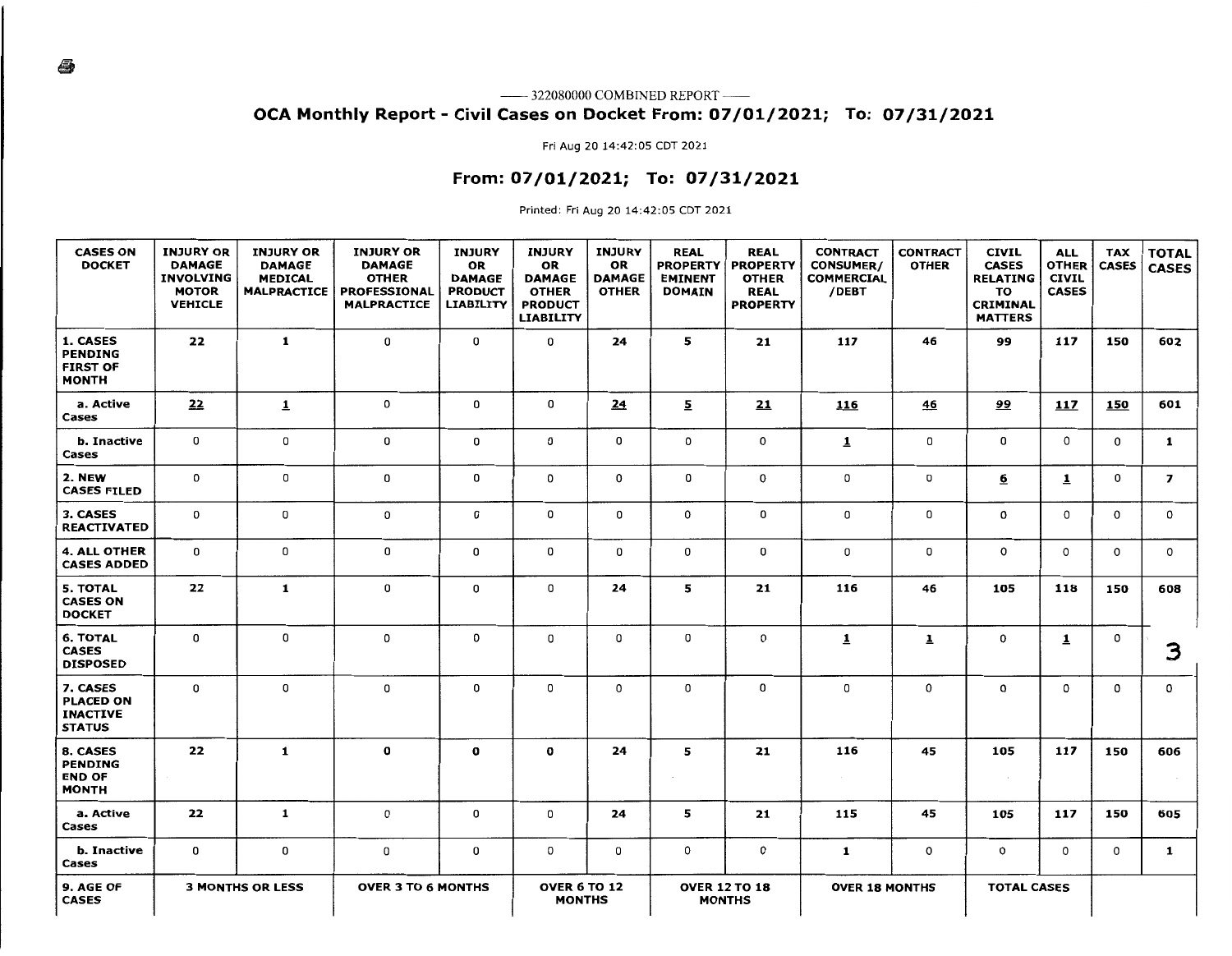| NUMBER OF<br>  CASES | <b>DISPOSE</b> |
|----------------------|----------------|
|                      |                |
|                      |                |
|                      |                |
|                      |                |
|                      |                |
|                      |                |
|                      |                |

 $\label{eq:2.1} \mathcal{L}(\mathcal{L}^{\text{c}}) = \mathcal{L}(\mathcal{L}^{\text{c}}) \mathcal{L}(\mathcal{L}^{\text{c}})$ 

 $\label{eq:2.1} \mathcal{L}(\mathcal{L}^{\text{max}}_{\mathcal{L}}(\mathcal{L}^{\text{max}}_{\mathcal{L}}),\mathcal{L}^{\text{max}}_{\mathcal{L}^{\text{max}}_{\mathcal{L}}(\mathcal{L}^{\text{max}}_{\mathcal{L}^{\text{max}}_{\mathcal{L}^{\text{max}}_{\mathcal{L}^{\text{max}}_{\mathcal{L}^{\text{max}}_{\mathcal{L}^{\text{max}}_{\mathcal{L}^{\text{max}}_{\mathcal{L}^{\text{max}}_{\mathcal{L}^{\text{max}}_{\mathcal{L}^{\text{max}}_{\mathcal{$ 

 $\sqcup$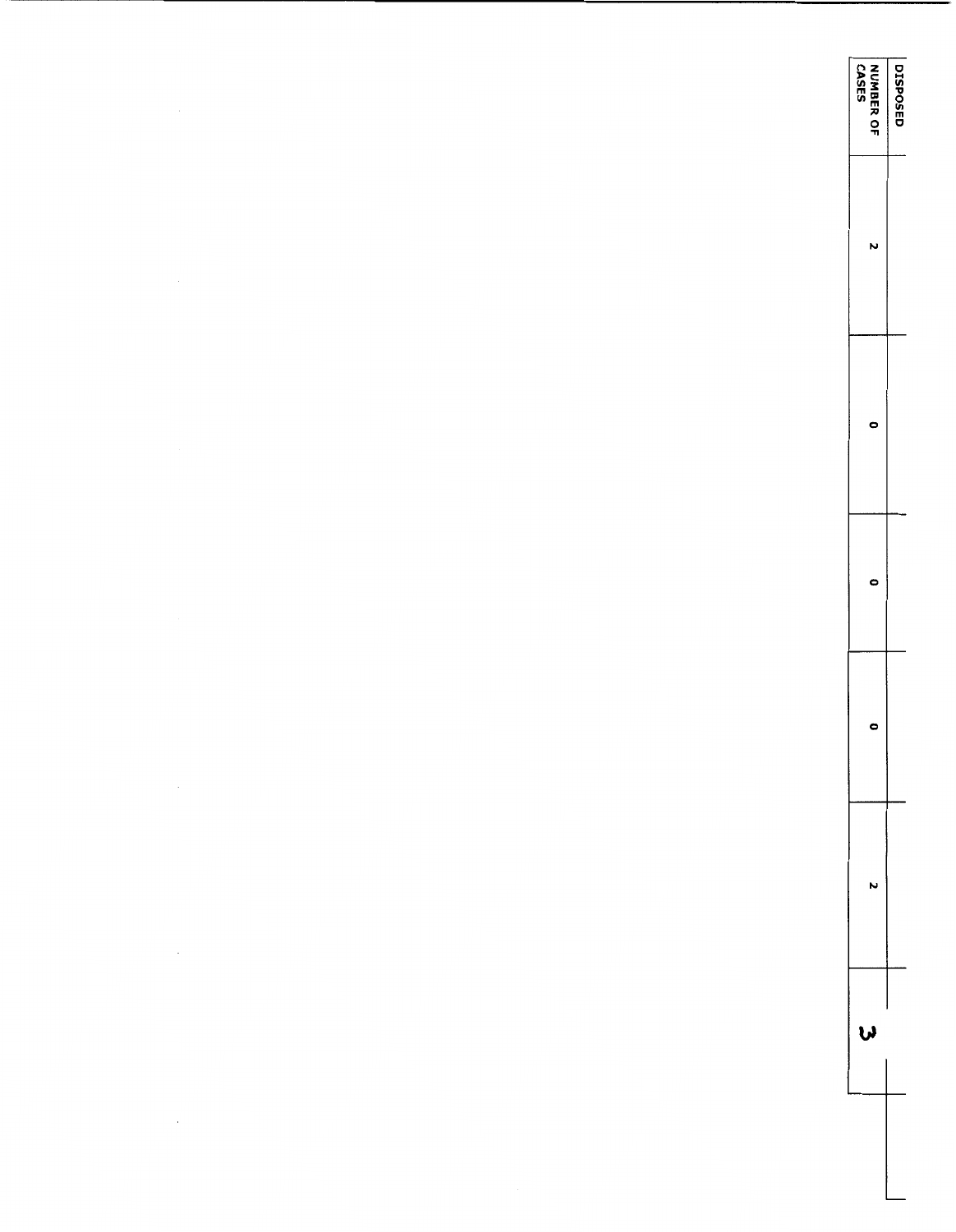### **OCA Monthly Report - Civil Dispositions From: 07/01/2021; To: 07/31/2021**

#### Fri Aug 20 14:42:29 CDT 2021

### **From: 07/01/2021; To: 07/31/2021**

Printed: Fri Aug 20 14:42:29 CDT 2021

| <b>DISPOSITIONS</b>                                                                 | <b>INJURY OR</b><br><b>DAMAGE</b><br><b>INVOLVING</b><br><b>MOTOR</b><br><b>VEHICLE</b> | <b>INJURY OR</b><br><b>DAMAGE</b><br><b>MEDICAL</b><br><b>MALPRACTICE</b> | <b>INJURY OR</b><br><b>DAMAGE</b><br><b>OTHER</b><br>PROFESSIONAL<br><b>MALPRACTICE</b> | <b>INJURY</b><br><b>OR</b><br><b>DAMAGE</b><br><b>PRODUCT</b><br><b>LIABILITY</b> | <b>INJURY</b><br><b>OR</b><br><b>DAMAGE</b><br><b>OTHER</b><br><b>PRODUCT</b><br><b>LIABILITY</b> | <b>INJURY</b><br><b>OR</b><br><b>DAMAGE</b><br><b>OTHER</b> | <b>REAL</b><br><b>PROPERTY</b><br><b>EMINENT</b><br><b>DOMAIN</b> | <b>REAL</b><br><b>PROPERTY</b><br><b>OTHER</b><br><b>REAL</b><br><b>PROPERTY</b> | <b>CONTRACT</b><br>CONSUMER/<br><b>COMMERCIAL</b><br>/DEBT | <b>CONTRACT</b><br><b>OTHER</b> | <b>CIVIL</b><br><b>CASES</b><br><b>RELATING</b><br>TO.<br>CRIMINAL<br><b>MATTERS</b> | <b>ALL</b><br><b>OTHER</b><br><b>CIVIL</b><br><b>CASES</b> | <b>TAX</b><br><b>CASES</b> | <b>TOTAL</b><br><b>CASES</b> |
|-------------------------------------------------------------------------------------|-----------------------------------------------------------------------------------------|---------------------------------------------------------------------------|-----------------------------------------------------------------------------------------|-----------------------------------------------------------------------------------|---------------------------------------------------------------------------------------------------|-------------------------------------------------------------|-------------------------------------------------------------------|----------------------------------------------------------------------------------|------------------------------------------------------------|---------------------------------|--------------------------------------------------------------------------------------|------------------------------------------------------------|----------------------------|------------------------------|
| <b>Change of Venue</b><br><b>Transfer</b>                                           | $\mathbf 0$                                                                             | 0                                                                         | 0                                                                                       | 0                                                                                 | $\mathbf 0$                                                                                       | $\mathbf 0$                                                 | 0                                                                 | 0                                                                                | $\mathbf{0}$                                               | 0                               | $\mathbf 0$                                                                          | 0                                                          | $\mathbf 0$                | $\mathbf{o}$                 |
| <b>Default Judgment</b>                                                             | $\mathbf{0}$                                                                            | 0                                                                         | 0                                                                                       | 0                                                                                 | $\mathbf 0$                                                                                       | $\Omega$                                                    | $\Omega$                                                          | $\mathbf{0}$                                                                     | $\Omega$                                                   | $\mathbf{1}$                    | 0                                                                                    | 0                                                          | $\Omega$                   | $\mathbf{1}$                 |
| <b>Agreed Judgment</b>                                                              | $\mathbf 0$                                                                             | 0                                                                         | 0                                                                                       | 0                                                                                 | $\mathbf 0$                                                                                       | $\mathbf{0}$                                                | $\Omega$                                                          | $\mathbf{0}$                                                                     | $\mathbf{0}$                                               | 0                               | 0                                                                                    | 0                                                          | $\Omega$                   | $\bullet$                    |
| <b>Summary Judgments</b>                                                            | $\mathbf 0$                                                                             | 0                                                                         | 0                                                                                       | 0                                                                                 | $\mathbf 0$                                                                                       | $\mathbf{0}$                                                | $\Omega$                                                          | 0                                                                                | $\mathbf{0}$                                               | 0                               | 0                                                                                    | $\Omega$                                                   | $\Omega$                   | $\mathbf{o}$                 |
| <b>Final Judgments After</b><br><b>Non-Jury Trial</b>                               | $\mathbf 0$                                                                             | 0                                                                         | $\circ$                                                                                 | 0                                                                                 | $\mathbf 0$                                                                                       | 0                                                           | $\mathbf 0$                                                       | 0                                                                                | 0                                                          | 0                               | $\mathbf 0$                                                                          | $\mathbf{1}$                                               | $\mathbf 0$                | $\mathbf{1}$                 |
| <b>Final Judgments By Jury</b><br><b>Verdicts</b>                                   | $\mathbf 0$                                                                             | 0                                                                         | 0                                                                                       | 0                                                                                 | $\mathbf{0}$                                                                                      | 0                                                           | 0                                                                 | $\Omega$                                                                         | $\mathbf 0$                                                | 0                               | $\Omega$                                                                             | 0                                                          | $\Omega$                   | $\Omega$                     |
| <b>Final Judgments By</b><br><b>Directed Verdicts OR</b><br><b>J.N.O.V.</b>         | $\mathbf 0$                                                                             | 0                                                                         | 0                                                                                       | 0                                                                                 | $\mathbf 0$                                                                                       | 0                                                           | 0                                                                 | 0                                                                                | 0                                                          | 0                               | $\circ$                                                                              | $\mathbf 0$                                                | $\Omega$                   | $\mathbf{o}$                 |
| <b>Cases Dismissed For</b><br><b>Want of Prosecution</b>                            | $\mathbf 0$                                                                             | 0                                                                         | 0                                                                                       | 0                                                                                 | $\mathbf 0$                                                                                       | $\mathbf 0$                                                 | 0                                                                 | $\Omega$                                                                         | $\mathbf 0$                                                | 0                               | $\Omega$                                                                             | 0                                                          | $\mathbf{O}$               | $\mathbf{o}$                 |
| <b>Cases Non-Suited or</b><br><b>Dismissed by Plaintiff</b>                         | $\mathbf 0$                                                                             | 0                                                                         | 0                                                                                       | 0                                                                                 | $\mathbf 0$                                                                                       | $\Omega$                                                    | $\Omega$                                                          | 0                                                                                | $\mathbf{1}$                                               | 0                               | $\mathbf 0$                                                                          | 0                                                          | $\Omega$                   | $\mathbf{1}$                 |
| <b>All Other Dispositions</b>                                                       | $\mathbf{0}$                                                                            | $\mathbf{0}$                                                              | $\mathbf 0$                                                                             | 0                                                                                 | $\mathbf 0$                                                                                       | $\mathbf{0}$                                                | 0                                                                 | 0                                                                                | $\mathbf 0$                                                | 0                               | $\mathbf{0}$                                                                         | 0                                                          | $\Omega$                   | $\mathbf{o}$                 |
| <b>20. TOTAL CASES</b><br><b>DISPOSED</b>                                           | $\mathbf 0$                                                                             | 0                                                                         | 0                                                                                       | 0                                                                                 | $\mathbf 0$                                                                                       | 0                                                           | $\mathbf 0$                                                       | 0                                                                                | $\overline{1}$                                             | 1                               | $\mathbf 0$                                                                          | $\overline{\mathbf{1}}$                                    | $\mathbf 0$                | 3                            |
| <b>ADDITIONAL COURT</b><br><b>ACTIVITY</b>                                          |                                                                                         |                                                                           |                                                                                         |                                                                                   |                                                                                                   |                                                             |                                                                   |                                                                                  |                                                            |                                 |                                                                                      |                                                            |                            |                              |
| 21. CASES IN WHICH<br><b>JURY SELECTED</b>                                          | $\mathbf{0}$                                                                            | <b>DECLARED</b>                                                           | 22. CASES IN WHICH MISTRIAL                                                             | 0                                                                                 | 23. INJUNCTION OR<br><b>SHOW CAUSE</b><br><b>ORDER ISSUED</b>                                     |                                                             | 0                                                                 |                                                                                  |                                                            |                                 |                                                                                      |                                                            |                            |                              |
| <b>26. CASES IN WHICH</b><br><b>PLAINTIFF/PETITIONER</b><br><b>REPRESENTED SELF</b> | $\mathbf 0$                                                                             |                                                                           |                                                                                         |                                                                                   |                                                                                                   |                                                             |                                                                   |                                                                                  |                                                            |                                 |                                                                                      |                                                            |                            |                              |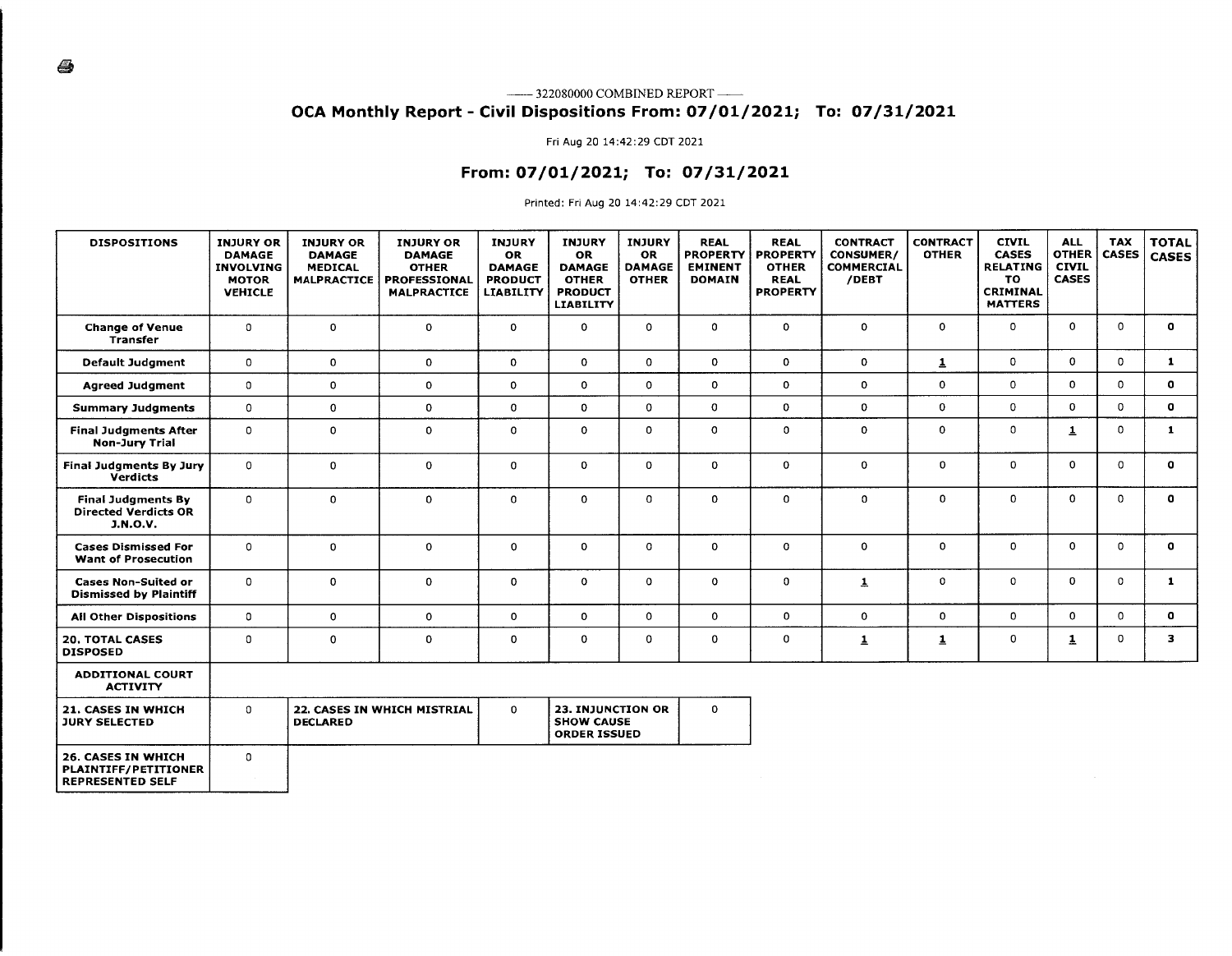### —— 322080000 COMBINED REPORT —— OCA Monthly Report - Family Cases on Docket From: 07/01/2021; To: 07/31/2021

Fri Aug 20 14:43:23 CDT 2021

### From: 07/01/2021; To: 07/31/2021

Printed: Fri Aug 20 14:43:23 CDT 2021

| <b>CASES ON</b><br><b>DOCKET</b>                                 | <b>Divorce</b><br>with<br>Children | <b>Divorce</b><br><b>No</b><br>Children | Parent-<br>Child<br><b>No</b><br><b>Divorce</b> | Child<br><b>Protective</b><br><b>Services</b> | Termination<br>of Parental<br>Rights | <b>Adoption</b> | Protective<br><b>Orders No</b><br><b>Divorce</b> | Title IV-<br>D<br>Paternity | Title<br>IV-D<br>Support<br>Order | Title<br>IV-D<br><b>UIFSA</b> | All<br>Other<br>Family<br>Law<br>Cases | Post-Judg<br>Action:<br>Modification<br>Custody | Post-Judg<br><b>Action:</b><br><b>Modification</b><br>Other | Post-Judg<br>Action:<br><b>Enforcement</b> | Post-<br>Judg<br><b>Action:</b><br>Title<br>IV-D | <b>TOTAL</b><br><b>CASES</b> |
|------------------------------------------------------------------|------------------------------------|-----------------------------------------|-------------------------------------------------|-----------------------------------------------|--------------------------------------|-----------------|--------------------------------------------------|-----------------------------|-----------------------------------|-------------------------------|----------------------------------------|-------------------------------------------------|-------------------------------------------------------------|--------------------------------------------|--------------------------------------------------|------------------------------|
| 1. CASES<br><b>PENDING</b><br><b>FIRST OF</b><br><b>MONTH</b>    | 53                                 | 56                                      | 34                                              | 36                                            | 12                                   | 13              | $\overline{\mathbf{z}}$                          | 8                           | 46                                | $\mathbf{1}$                  | 31                                     | 37                                              | 107                                                         | 47                                         | 90                                               | 578                          |
| a. Active<br>Cases                                               | 53                                 | 56                                      | 34                                              | 36                                            | 12                                   | 13              | ₫                                                | $\underline{\mathbf{8}}$    | 44                                | $\overline{\mathbf{1}}$       | 31                                     | 37                                              | 105                                                         | 47                                         | 88                                               | 571                          |
| b. Inactive<br>Cases                                             | 0                                  | $\mathsf{o}\,$                          | 0                                               | 0                                             | 0                                    | 0               | $\overline{1}$                                   | 0                           | $\overline{2}$                    | 0                             | $\circ$                                | 0                                               | $\overline{2}$                                              | 0                                          | $\overline{2}$                                   | $\overline{\mathbf{z}}$      |
| 2. NEW<br><b>CASES FILED</b>                                     | $6 \overline{6}$                   | $\overline{3}$                          | 0                                               | $\mathsf{o}\,$                                | 0                                    | 0               | 0                                                | 3                           | 8                                 | 0                             | $\mathbf 0$                            | $\overline{2}$                                  | $\overline{\mathbf{1}}$                                     | 1                                          | $\overline{\mathbf{1}}$                          | 25                           |
| 3. CASES<br><b>REACTIVATED</b>                                   | 0                                  | 0                                       | $\mathbf 0$                                     | $\mathbf 0$                                   | 0                                    | 0               | 0                                                | $\mathbf 0$                 | $\overline{1}$                    | 0                             | $\mathbf 0$                            | 0                                               | 0                                                           | 0                                          | 1                                                | $\mathbf{z}$                 |
| <b>4. ALL OTHER</b><br><b>CASES ADDED</b>                        | 0                                  | 0                                       | 0                                               | 0                                             | 0                                    | 0               | 0                                                | 0                           | 0                                 | 0                             | 0                                      | 0                                               | 0                                                           | 0                                          | 0                                                | 0                            |
| 5. TOTAL<br><b>CASES ON</b><br><b>DOCKET</b>                     | 59                                 | 59                                      | 34                                              | 36                                            | 12                                   | 13              | 6                                                | 11                          | 53                                | 1                             | 31                                     | 39                                              | 106                                                         | 48                                         | 90                                               | 598                          |
| <b>6. TOTAL</b><br><b>CASES</b><br><b>DISPOSED</b>               | $\mathbf{Z}$                       | $6 \overline{6}$                        | $\overline{\mathbf{1}}$                         | $\mathbf{1}$                                  | 0                                    | $\overline{2}$  | 0                                                | 0                           | $\overline{\mathbf{1}}$           | 0                             | $\overline{1}$                         | $\overline{2}$                                  | 2                                                           | 0                                          | $\overline{2}$                                   | 32                           |
| 7. CASES<br><b>PLACED ON</b><br><b>INACTIVE</b><br><b>STATUS</b> | 0                                  | 0                                       | 0                                               | 0                                             | 0                                    | 0               | o                                                | 0                           | 0                                 | 0                             | 0                                      | 0                                               | 0                                                           | 0                                          | 0                                                | 0                            |
| 8. CASES<br><b>PENDING</b><br><b>END OF</b><br><b>MONTH</b>      | 52                                 | 53                                      | 33                                              | 35                                            | 12                                   | 11              | $\overline{\mathbf{z}}$                          | 11                          | 53                                | 1                             | 30                                     | 37                                              | 99                                                          | 48                                         | 89                                               | 571                          |
| a. Active<br>Cases                                               | 52                                 | 53                                      | 33                                              | 35                                            | 12                                   | 11              | 6                                                | 11                          | 52                                | 1                             | 30                                     | 37                                              | 97                                                          | 48                                         | 88                                               | 566                          |
| b. Inactive<br>Cases                                             | 0                                  | 0                                       | 0                                               | 0                                             | 0                                    | 0               | $\mathbf{1}$                                     | 0                           | $\mathbf{1}$                      | 0                             | 0                                      | 0                                               | $\overline{2}$                                              | 0                                          | 1                                                | 5                            |
| 9. AGE OF<br><b>CASES</b><br><b>DISPOSED</b>                     |                                    | <b>3 MONTHS OR</b><br><b>LESS</b>       |                                                 | OVER 3 TO 6<br><b>MONTHS</b>                  | <b>OVER 6 TO 12</b><br><b>MONTHS</b> |                 | <b>OVER 12 TO 18</b><br><b>MONTHS</b>            |                             | <b>OVER 18</b><br><b>MONTHS</b>   |                               |                                        | <b>TOTAL CASES</b>                              |                                                             |                                            |                                                  |                              |
| <b>NUMBER OF</b>                                                 |                                    | 10                                      |                                                 | $\overline{z}$                                | з                                    |                 | 3                                                |                             | 9                                 |                               |                                        | 32                                              |                                                             |                                            |                                                  |                              |

4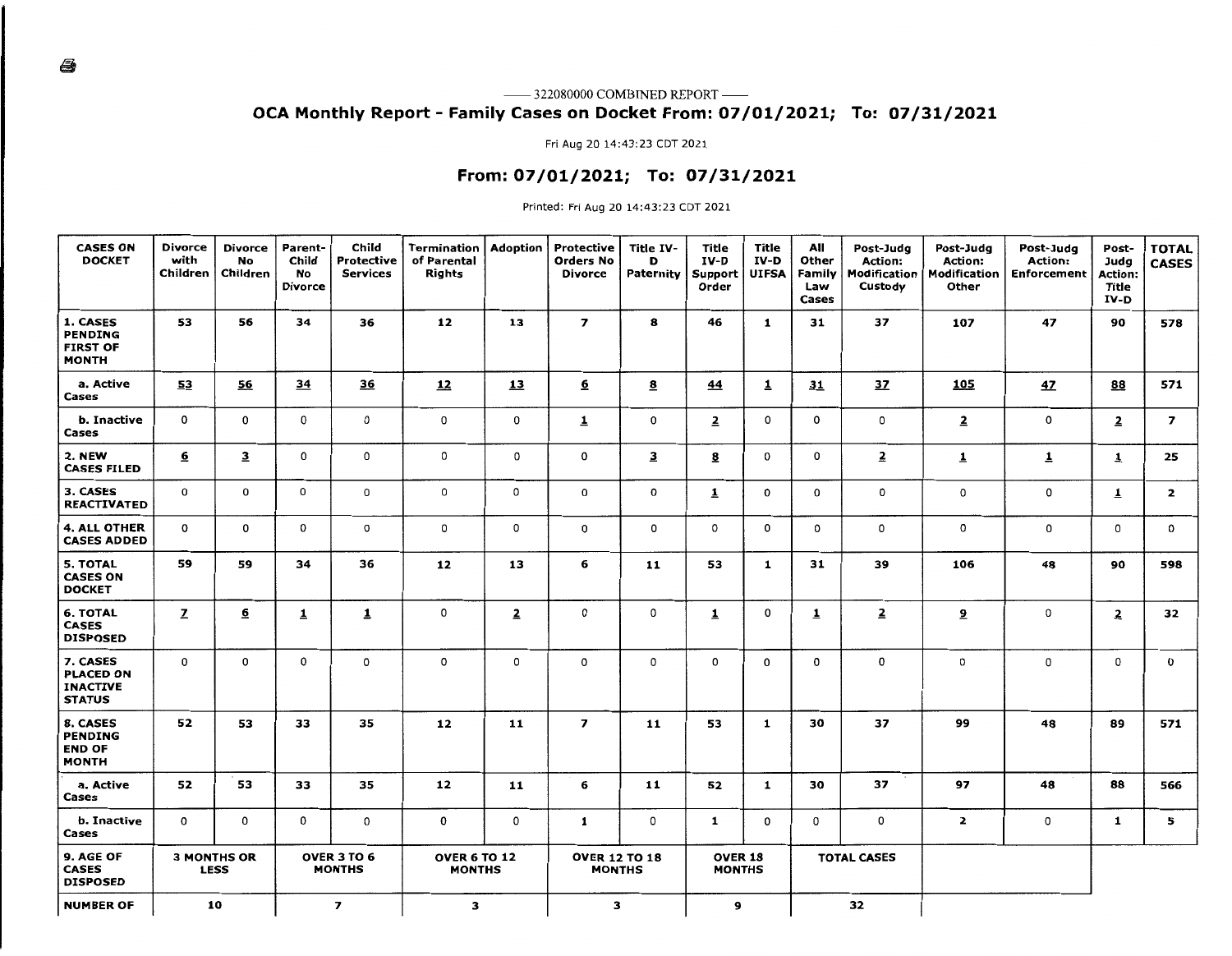### **OCA Monthly Report - Family Dispositions From: 07/01/2021; To: 07/31/2021**

#### Fri Aug 20 14:43:37 CDT 2021

### **From: 07/01/2021; To: 07/31/2021**

Printed: Fri Aug 20 14:43:37 CDT 2021

| <b>DISPOSITIONS</b>                                                                 | <b>Divorce</b><br>with<br>Children | Divorce<br>No<br>Children       | Parent-<br>Child<br>No<br><b>Divorce</b> | Child<br><b>Protective</b><br><b>Services</b> | Termination<br>of Parental<br><b>Rights</b>                   | <b>Adoption</b>         | Protective<br><b>Orders No</b><br>Divorce | Title IV-<br>D<br>Paternity | <b>Title</b><br>IV-D<br>Support<br>Order | Title<br>IV-D<br><b>UIFSA</b> | All<br>Other<br>Family<br>Law<br>Cases | Post-Judg<br><b>Action:</b><br>Modification<br>Custody | Post-Judg<br><b>Action:</b><br>Modification<br>Other | Post-Judg<br>Action:<br><b>Enforcement</b> | Post-<br>Juda<br>Action:<br>Title<br>IV-D | <b>TOTAL</b>            |
|-------------------------------------------------------------------------------------|------------------------------------|---------------------------------|------------------------------------------|-----------------------------------------------|---------------------------------------------------------------|-------------------------|-------------------------------------------|-----------------------------|------------------------------------------|-------------------------------|----------------------------------------|--------------------------------------------------------|------------------------------------------------------|--------------------------------------------|-------------------------------------------|-------------------------|
| <b>Change of Venue</b><br><b>Transfer</b>                                           | 0                                  | $\circ$                         | 0                                        | 0                                             | 0                                                             | $\mathsf{o}$            | $\circ$                                   | 0                           | 0                                        | 0                             | 0                                      | 0                                                      | $\mathbf{o}$                                         | 0                                          | $\circ$                                   | $\mathbf o$             |
| <b>Default Judgment</b>                                                             | $\mathbf{o}$                       | 0                               | $\mathbf 0$                              | $\mathbf{o}$                                  | 0                                                             | $\mathsf{o}$            | $\mathsf{o}\,$                            | 0                           | 0                                        | 0                             | 0                                      | 0                                                      | $\overline{\mathbf{3}}$                              | $\circ$                                    | $\overline{1}$                            | $\overline{\mathbf{4}}$ |
| <b>Agreed Judgment</b>                                                              | $\overline{\mathbf{3}}$            | <u>6</u>                        | $\overline{\mathbf{1}}$                  | 0                                             | 0                                                             | $\overline{1}$          | $\mathsf{o}$                              | 0                           | $\circ$                                  | 0                             | $\overline{\mathbf{1}}$                | 1                                                      | $\overline{\mathbf{4}}$                              | 0                                          | $\mathbf 0$                               | 17                      |
| <b>Summary Judgments</b>                                                            | 0                                  | 0                               | 0                                        | 0                                             | 0                                                             | $\mathsf{o}\,$          | $\mathsf{o}\,$                            | 0                           | $\mathsf{o}$                             | 0                             | 0                                      | 0                                                      | $\circ$                                              | 0                                          | $\circ$                                   | 0                       |
| <b>Final Judgments After</b><br><b>Non-Jury Trial</b>                               | 0                                  | $\Omega$                        | 0                                        | 0                                             | 0                                                             | $\overline{\mathbf{1}}$ | 0                                         | 0                           | 0                                        | 0                             | 0                                      | 0                                                      | 0                                                    | o                                          | $\circ$                                   | 1                       |
| Final Judgments By Jury<br><b>Verdicts</b>                                          | 0                                  | $\mathbf 0$                     | 0                                        | 0                                             | 0                                                             | $\mathbf 0$             | $\mathbf 0$                               | 0                           | $\Omega$                                 | 0                             | $\mathbf 0$                            | 0                                                      | $\mathbf 0$                                          | 0                                          | $\circ$                                   | 0                       |
| <b>Final Judgments By</b><br><b>Directed Verdicts OR</b><br><b>J.N.O.V.</b>         | 0                                  | $\mathbf 0$                     | 0                                        | 0                                             | 0                                                             | 0                       | 0                                         | $\circ$                     | 0                                        | 0                             | 0                                      | 0                                                      | 0                                                    | 0                                          | $\mathbf 0$                               | 0                       |
| <b>Cases Dismissed For</b><br><b>Want of Prosecution</b>                            | $\mathbf{o}$                       | $\mathbf 0$                     | 0                                        | $\mathbf 0$                                   | 0                                                             | 0                       | 0                                         | 0                           | 0                                        | 0                             | 0                                      | 0                                                      | $\mathsf{o}$                                         | 0                                          | 0                                         | 0                       |
| <b>Cases Non-Suited or</b><br><b>Dismissed by Plaintiff</b>                         | $\overline{\mathbf{4}}$            | 0                               | 0                                        | $\Omega$                                      | 0                                                             | 0                       | 0                                         | 0                           | $\overline{1}$                           | 0                             | 0                                      | 0                                                      | $\mathbf{1}$                                         | 0                                          | $\overline{1}$                            | $\overline{z}$          |
| <b>All Other Dispositions</b>                                                       | 0                                  | 0                               | 0                                        | $\overline{1}$                                | 0                                                             | 0                       | 0                                         | 0                           | 0                                        | 0                             | $\mathbf{o}$                           | 1                                                      | $\mathbf{1}$                                         | 0                                          | $\mathbf 0$                               | 3                       |
| <b>20. TOTAL CASES</b><br><b>DISPOSED</b>                                           | $\mathbf{z}$                       | $\underline{6}$                 | $\overline{\mathbf{1}}$                  | $\overline{1}$                                | 0                                                             | $\overline{2}$          | o                                         | 0                           | $\overline{1}$                           | 0                             | 1                                      | $\overline{\mathbf{z}}$                                | $\overline{\mathbf{5}}$                              | 0                                          | $\overline{\mathbf{z}}$                   | 32                      |
| <b>ADDITIONAL COURT</b><br><b>ACTIVITY</b>                                          |                                    |                                 |                                          |                                               |                                                               |                         |                                           |                             |                                          |                               |                                        |                                                        |                                                      |                                            |                                           |                         |
| 21. CASES IN WHICH<br><b>JURY SELECTED</b>                                          | $\mathbf{o}$                       | 22. CASES IN<br><b>DECLARED</b> | <b>WHICH MISTRIAL</b>                    | 0                                             | 23. INJUNCTION OR<br><b>SHOW CAUSE ORDER</b><br><b>ISSUED</b> |                         | $\circ$                                   |                             |                                          |                               |                                        |                                                        |                                                      |                                            |                                           |                         |
| <b>24. PROTECTIVE</b><br><b>ORDERS SIGNED</b>                                       | 0                                  |                                 |                                          |                                               |                                                               |                         |                                           |                             |                                          |                               |                                        |                                                        |                                                      |                                            |                                           |                         |
| <b>25. CASES SET FOR</b><br><b>REVIEW</b>                                           | ۰<br><b>ID</b>                     |                                 |                                          |                                               |                                                               |                         |                                           |                             |                                          |                               |                                        |                                                        |                                                      |                                            |                                           |                         |
| <b>26. CASES IN WHICH</b><br><b>PLAINTIFF/PETITIONER</b><br><b>REPRESENTED SELF</b> | $\underline{6}$                    |                                 |                                          |                                               |                                                               |                         |                                           |                             |                                          |                               |                                        |                                                        |                                                      |                                            |                                           |                         |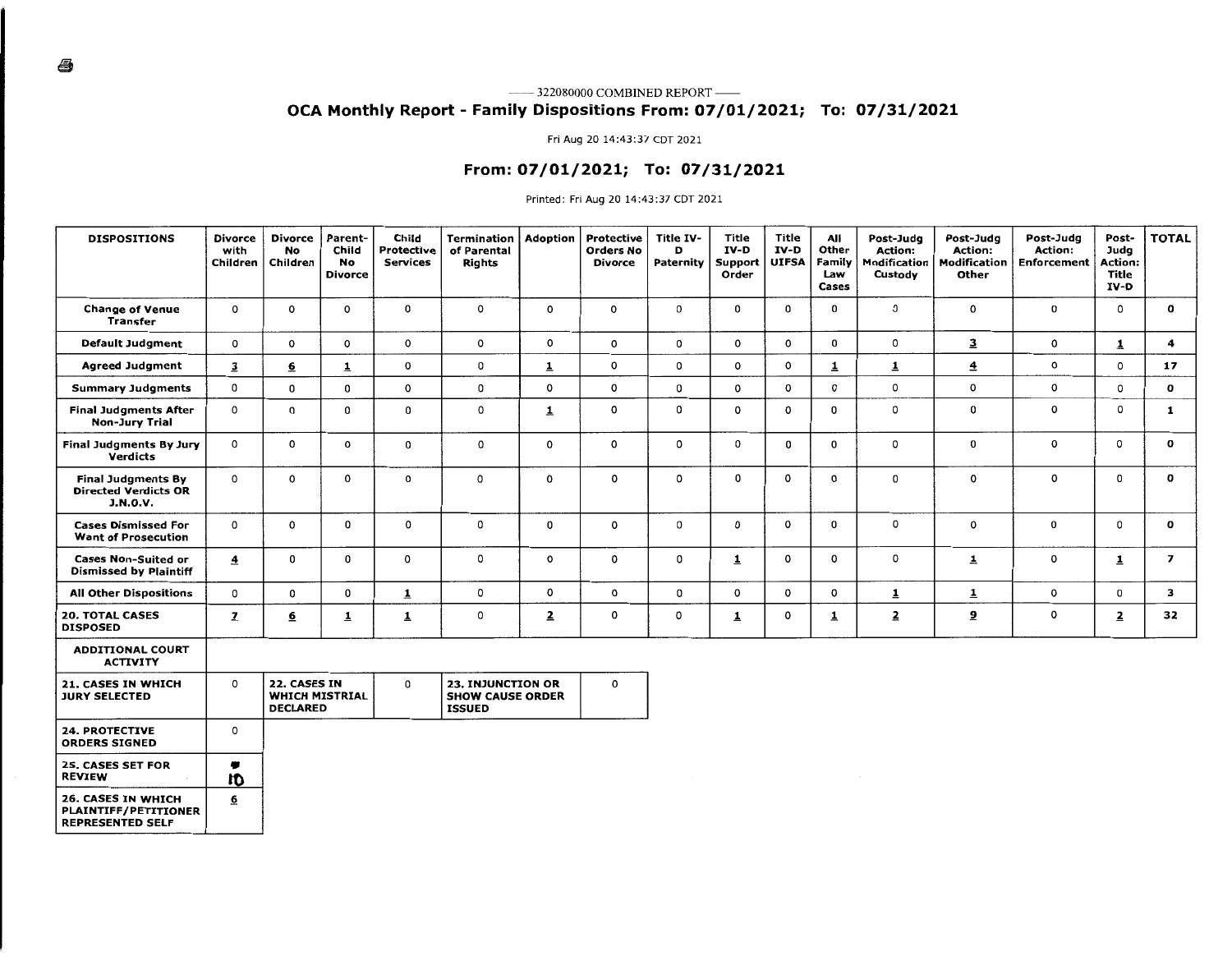#### 6

#### —— 322080000 COMBINED REPORT —— **OCA Monthly Report** - **Juvenile Cases on Docket From: 07/01/2021; To: 07/31/2021**

#### Fri Aug 20 14:47: 13 CDT 2021

### **From: 07/01/2021; To: 07/31/2021**

#### Printed: Fri Aug 20 14:47:13 CDT 2021

| <b>CASES ON DOCKET</b>                                                                                          | <b>C.I.N.S.</b> | <b>CAPITAL</b><br><b>MURDER</b>   | <b>MURDER OR</b><br><b>MANSLAUGHTER</b> | <b>OTHER</b><br><b>HOMICIDES</b> | AGG<br><b>ASSAULT</b><br>OR<br><b>ATTEMPTED</b><br><b>MURDER</b> | <b>ASSAULT</b> | <b>INDECENCY</b><br><b>OR SEXUAL</b><br><b>ASSAULT</b><br>OF A CHILD | <b>ROBBERY</b> | <b>BURGLARY   THEFT</b> |              | <b>AUTOMOBILE</b><br><b>THEFT</b> | <b>FELONY</b><br><b>DRUG</b><br><b>OFFENSES</b> | MISDEMEANOR   D.W.I.<br><b>DRUG</b><br><b>OFFENSES</b> |              | <b>CONTEMPT</b><br>OF COURT | <b>ALL</b><br><b>OTHER</b><br><b>OFFENSES</b> | <b>TOTAL</b><br><b>CASES</b> | <b>FELONI</b> |
|-----------------------------------------------------------------------------------------------------------------|-----------------|-----------------------------------|-----------------------------------------|----------------------------------|------------------------------------------------------------------|----------------|----------------------------------------------------------------------|----------------|-------------------------|--------------|-----------------------------------|-------------------------------------------------|--------------------------------------------------------|--------------|-----------------------------|-----------------------------------------------|------------------------------|---------------|
| <b>1. CASES PENDING</b><br><b>FIRST OF MONTH</b>                                                                | $\mathbf 0$     | $\mathbf{o}$                      | 0                                       | $\mathbf 0$                      | $\mathbf 0$                                                      | $\mathbf 0$    | $\mathbf{o}$                                                         | $\mathbf{o}$   | $\mathbf{1}$            | $\mathbf{0}$ | $\mathbf 0$                       | $\mathbf{o}$                                    | $\circ$                                                | $\mathbf{0}$ | $\circ$                     | $\mathbf 0$                                   | 1                            | $\mathbf{1}$  |
| a. Active Cases                                                                                                 | $\mathbf{0}$    | $\mathbf{0}$                      | 0                                       | $\mathbf 0$                      | $\mathbf{0}$                                                     | $\mathbf 0$    | $\mathbf{o}$                                                         | $\circ$        | $\mathbf{1}$            | $\circ$      | $\mathbf 0$                       | $\mathbf{o}$                                    | 0                                                      | $\circ$      | $\circ$                     | $\mathbf{o}$                                  | 1                            | 1             |
| <b>b. Inactive Cases</b>                                                                                        | $\Omega$        | $\mathbf{o}$                      | 0                                       | 0                                | $\mathbf 0$                                                      | 0              | 0                                                                    | $\mathbf{o}$   | $\mathbf{0}$            | $\mathbf{o}$ | $\circ$                           | 0                                               | 0                                                      | $\circ$      | $\circ$                     | $\mathbf 0$                                   | $\mathbf{0}$                 | $\mathbf{o}$  |
| 2. NEW PETITIONS<br><b>FOR ADJUDICATION</b><br><b>FILED</b>                                                     | $\Omega$        | 0                                 | 0                                       | 0                                | $\mathbf 0$                                                      | 0              | 0                                                                    | $\mathbf 0$    | $\mathbf{0}$            | $\mathbf{o}$ | $\circ$                           | $\circ$                                         | 0                                                      | $\circ$      | $\circ$                     | $\mathbf{0}$                                  | 0                            | $\mathbf{o}$  |
| <b>3. NEW</b><br><b>PETITIONS/MOTIONS</b><br><b>FILED FOR TRANSFER</b><br>TO ADULT CRIMINAL<br><b>COURT</b>     | $\circ$         | $\mathbf{o}$                      | 0                                       | $\circ$                          | $\mathbf 0$                                                      | 0              | 0                                                                    | $\circ$        | $\circ$                 | 0            | $\circ$                           | 0                                               | 0                                                      | $\mathbf{0}$ | $\mathbf 0$                 | $\mathbf{o}$                                  | 0                            | $\mathbf{o}$  |
| <b>4. MOTIONS TO</b><br><b>MODIFY</b><br><b>DISPOSITION, TO</b><br><b>ENFORCE OR TO</b><br><b>PROCEED FILED</b> | $\mathbf 0$     | 0                                 | 0                                       | $\mathbf 0$                      | $\mathbf 0$                                                      | 0              | $\circ$                                                              | $\circ$        | $\mathbf 0$             | 0            | $\mathbf 0$                       | $\mathbf{o}$                                    | $\mathbf 0$                                            | $\mathbf{0}$ | $\Omega$                    | $\circ$                                       | 0                            | $\mathbf{o}$  |
| 5. CASES<br><b>REACTIVATED</b>                                                                                  | 0               | 0                                 | 0                                       | $\mathbf{o}$                     | $\mathbf 0$                                                      | 0              | $\circ$                                                              | $\mathbf{0}$   | $\mathbf{o}$            | $\mathbf{o}$ | $\mathbf 0$                       | 0                                               | 0                                                      | $\circ$      | $\mathbf 0$                 | $\mathbf{0}$                                  | $\mathbf{o}$                 | $\mathbf{o}$  |
| <b>6. ALL OTHER CASES</b><br><b>ADDED</b>                                                                       | $\mathbf{o}$    | $\mathbf{o}$                      | 0                                       | $\mathbf{0}$                     | $\mathbf 0$                                                      | $\mathbf{o}$   | 0                                                                    | $\mathbf{0}$   | $\mathbf{0}$            | $\mathbf{o}$ | $\mathbf 0$                       | $\circ$                                         | 0                                                      | $\circ$      | $\mathbf{0}$                | $\mathbf{0}$                                  | 0                            | $\mathbf{o}$  |
| 7. TOTAL CASES ON<br><b>DOCKET</b>                                                                              | $^{\circ}$      | $\mathbf{o}$                      | 0                                       | $\mathbf 0$                      | $\mathbf{0}$                                                     | $\mathbf{o}$   | $\mathbf{0}$                                                         | $\mathbf 0$    | $\mathbf{1}$            | 0            | $\mathbf 0$                       | $\circ$                                         | $\mathbf 0$                                            | 0            | $\circ$                     | $\mathbf{0}$                                  | 1                            | 1             |
| <b>8. TOTAL CASES</b><br><b>ADJUDICATED</b>                                                                     | 0               | $\mathbf{o}$                      | $\mathbf 0$                             | $\mathbf{o}$                     | $\mathbf{o}$                                                     | $\mathbf{o}$   | $\mathbf 0$                                                          | $\mathbf{o}$   | $\mathbf 0$             | $\mathbf{o}$ | $\mathbf{o}$                      | $\circ$                                         | $\mathbf 0$                                            | $\mathbf{o}$ | $\mathsf{o}\,$              | $\mathbf{o}$                                  | $\mathbf{o}$                 | $\mathbf{o}$  |
| 9. CASES PLACED ON<br><b>INACTIVE STATUS</b>                                                                    | 0               | $\mathbf{o}$                      | 0                                       | $\mathbf{o}$                     | $\mathbf{o}$                                                     | 0              | $\mathbf 0$                                                          | $\mathbf{o}$   | $\mathbf{o}$            | $\mathbf{o}$ | $\mathbf 0$                       | $\circ$                                         | $\mathbf 0$                                            | 0            | $\circ$                     | $\mathbf 0$                                   | $\mathbf 0$                  | $\mathbf{o}$  |
| <b>10. CASES PENDING</b><br><b>END OF MONTH</b>                                                                 | $\mathbf{o}$    | $\mathbf{o}$                      | 0                                       | $\mathbf{o}$                     | $\mathbf{o}$                                                     | $\mathbf{o}$   | $\mathbf{o}$                                                         | $\mathbf{o}$   | 1                       | $\mathbf{o}$ | $\mathbf{o}$                      | $\mathbf{o}$                                    | 0                                                      | $\mathbf{o}$ | $\mathbf{o}$                | $\mathbf{o}$                                  | 1                            | $\mathbf{1}$  |
| a. Active Cases                                                                                                 | $\mathbf{o}$    | $\mathbf{o}$                      | $\mathbf 0$                             | $\mathbf{o}$                     | $\mathbf{o}$                                                     | $\mathbf{o}$   | $\mathbf{0}$                                                         | 0              | $\mathbf{1}$            | $\mathbf 0$  | 0                                 | $\circ$                                         | 0                                                      | $\mathbf 0$  | $\circ$                     | 0                                             | $\mathbf{1}$                 | 1             |
| <b>b. Inactive Cases</b>                                                                                        | $\mathbf{o}$    | $\mathbf{o}$                      | $\mathbf{o}$                            | $\mathbf{o}$                     | $\mathbf{o}$                                                     | 0              | $\mathbf{0}$                                                         | $\mathbf{0}$   | $\circ$                 | 0            | $\mathbf{o}$                      | $\circ$                                         | $\mathbf 0$                                            | 0            | $\circ$                     | 0                                             | $\mathbf{o}$                 | $\mathbf{o}$  |
| <b>11. AGE OF CASES</b><br><b>ADJUDICATED</b>                                                                   |                 | <b>30 OR FEWER</b><br><b>DAYS</b> | 31 DAYS TO 90 DAYS                      |                                  | <b>91 DAYS TO 180 DAYS</b>                                       |                | <b>OVER 180 DAYS</b>                                                 |                | <b>TOTAL CASES</b>      |              |                                   |                                                 |                                                        |              |                             |                                               |                              |               |
| <b>NUMBER OF CASES</b>                                                                                          |                 | $\mathbf{o}$                      | $\mathbf{o}$                            |                                  | o                                                                |                | $\mathbf{o}$                                                         |                | $\mathbf o$             |              |                                   |                                                 |                                                        |              |                             |                                               |                              |               |

 $\sim$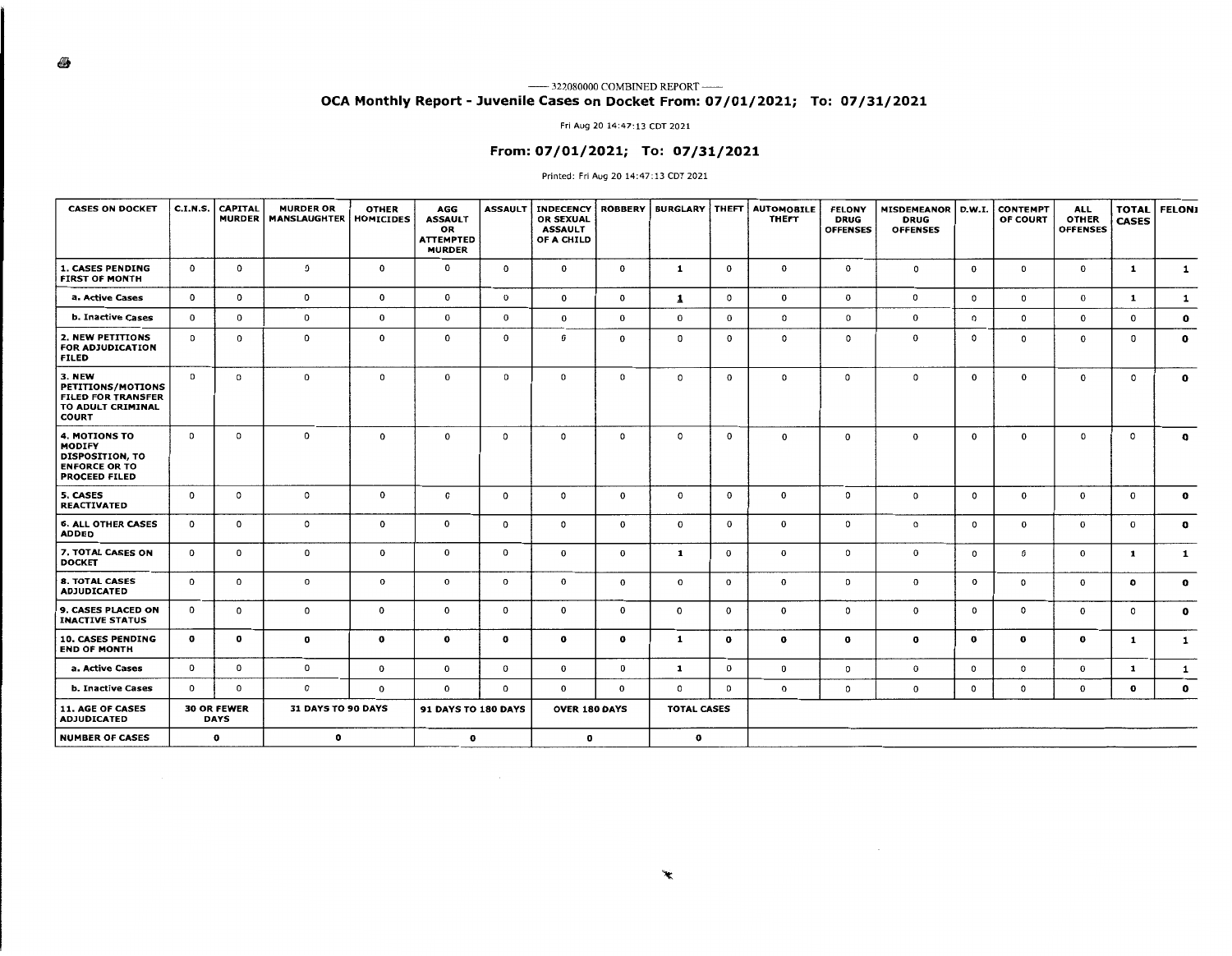#### 322080000 COMBINED REPORT~ **OCA Monthly Report - Juvenile Adjudications/Dispositions From: 07/01/2021; To: 07/31/2021**

Fri Aug 20 14:47:31 CDT 2021

### **From: 07/01/2021; To: 07/31/2021**

#### Printed: Fri Aug 20 14:47:31 CDT 2021

| <b>ADJUDICATION</b>                                                                          | <b>C.I.N.S.</b> | <b>CAPITAL</b><br><b>MURDER</b> | <b>MURDER OR</b><br><b>MANSLAUGHTER</b> | <b>OTHER</b><br><b>HOMICIDES</b> | AGG<br><b>ASSAULT</b><br>OR<br><b>ATTEMPTED</b><br><b>MURDER</b> | <b>ASSAULT</b> | <b>INDECENCY</b><br><b>OR SEXUAL</b><br><b>ASSAULT</b><br>OF A CHILD | <b>ROBBERY</b> | <b>BURGLARY</b> | <b>THEFT</b>   | <b>AUTOMOBILE</b><br>THEFT | <b>FELONY</b><br><b>DRUG</b><br><b>OFFENSES</b> | <b>MISDEMEANOR</b><br><b>DRUG</b><br><b>OFFENSES</b> | D.W.I.       | <b>CONTEMPT</b><br>OF COURT | <b>ALL</b><br><b>OTHER</b><br><b>OFFENSES</b> | <b>TOTAL</b><br><b>CASES</b> | <b>FELON</b> |
|----------------------------------------------------------------------------------------------|-----------------|---------------------------------|-----------------------------------------|----------------------------------|------------------------------------------------------------------|----------------|----------------------------------------------------------------------|----------------|-----------------|----------------|----------------------------|-------------------------------------------------|------------------------------------------------------|--------------|-----------------------------|-----------------------------------------------|------------------------------|--------------|
| <b>Findings of Delinquent</b><br>Conduct or C.I.N.S.<br><b>Plea of True</b>                  | $\mathbf{o}$    | $\mathsf{o}\,$                  | $\mathbf 0$                             | $\circ$                          | $\mathbf{o}$                                                     | $\mathbf{o}$   | $\mathbf 0$                                                          | $\mathbf{o}$   | $\mathbf 0$     | $\mathbf{o}$   | $\mathbf 0$                | $\circ$                                         | $\circ$                                              | $\mathbf{o}$ | $\mathbf{o}$                | $\mathbf 0$                                   | $\mathbf 0$                  | $\mathbf{o}$ |
| <b>Findings of Delinquent</b><br>Conduct or C.I.N.S. -<br><b>Trial by the Court</b>          | $\mathbf{o}$    | 0                               | $\mathbf{o}$                            | $\mathbf{o}$                     | $\circ$                                                          | $\mathbf{o}$   | 0                                                                    | $\circ$        | $\mathsf{o}\,$  | $\mathbf 0$    | 0                          | $\mathbf 0$                                     | 0                                                    | $\mathbf{o}$ | $\mathbf{o}$                | 0                                             | $\mathbf{o}$                 | $\mathbf{o}$ |
| <b>Findings of Delinquent</b><br>Conduct or C.I.N.S. -<br>Trial By the Jury                  | $\mathbf{o}$    | 0                               | 0                                       | 0                                | $\mathbf{o}$                                                     | $\circ$        | $\mathsf{o}$                                                         | $\circ$        | $\mathbf{o}$    | $\mathbf 0$    | 0                          | $\mathsf{o}$                                    | $\mathbf 0$                                          | $\mathbf{o}$ | 0                           | 0                                             | $\mathbf{o}$                 | $\mathbf{o}$ |
| <b>Deferred Adjudication</b>                                                                 | $\circ$         | $\mathsf{o}\,$                  | $\mathbf 0$                             | $\mathbf 0$                      | $\mathbf{o}$                                                     | 0              | $\mathbf 0$                                                          | $\circ$        | $\mathbf{o}$    | $\mathbf 0$    | 0                          | $\mathsf{o}\,$                                  | $\mathsf{o}\,$                                       | $\mathbf{o}$ | 0                           | 0                                             | $\mathbf o$                  | $\mathbf o$  |
| <b>Transferred to Adult</b><br><b>Criminal Court</b>                                         |                 | 0                               | 0                                       | 0                                | 0                                                                | $\mathbf 0$    | $\mathbf 0$                                                          | $\mathbf{o}$   | 0               | $\mathsf{o}\,$ | $\mathbf 0$                | $\mathsf{o}$                                    | $\mathsf{o}\,$                                       | 0            | 0                           | 0                                             | $\mathbf o$                  | $\mathbf{o}$ |
| <b>Findings of No</b><br><b>Delinquent Conduct or</b><br>No C.I.N.S. - Trial By<br>the Court | 0               | 0                               | 0                                       | $\mathbf 0$                      | $\mathbf 0$                                                      | $\mathbf 0$    | $\mathbf 0$                                                          | $\circ$        | $\mathsf{o}$    | $\mathbf{o}$   | $\mathsf{o}\,$             | $\mathsf{o}\,$                                  | $\mathsf{o}$                                         | 0            | 0                           | 0                                             | $\mathbf{o}$                 | $\mathbf o$  |
| <b>Findings of No</b><br><b>Delinquent Conduct or</b><br>No C.I.N.S. - Trial By<br>the Jury  | 0               | $\mathbf 0$                     | $\mathbf 0$                             | 0                                | 0                                                                | 0              | 0                                                                    | 0              | $\circ$         | $\mathbf{o}$   | 0                          | 0                                               | $\mathbf 0$                                          | $\mathbf 0$  | 0                           | 0                                             | $\mathbf 0$                  | $\mathbf o$  |
| <b>Dismissals</b>                                                                            | $\mathbf{o}$    | $\mathbf{o}$                    | 0                                       | o                                | 0                                                                | 0              | $\mathbf{o}$                                                         | $\mathbf 0$    | $\mathbf{o}$    | $\mathbf{o}$   | 0                          | $\mathbf 0$                                     | 0                                                    | $\mathbf{o}$ | 0                           | 0                                             | $\mathbf 0$                  | $\mathbf{o}$ |
| <b>Motions to Modify</b><br><b>Disposition - Denied</b>                                      | $\mathbf{o}$    | $\circ$                         | $\mathbf 0$                             | $\circ$                          | 0                                                                | $\mathbf{o}$   | $\mathbf{o}$                                                         | 0              | $\mathbf{o}$    | $\mathbf 0$    | 0                          | $\circ$                                         | 0                                                    | 0            | 0                           | 0                                             | $\mathbf{o}$                 | $\mathbf{o}$ |
| <b>Motions to Modify</b><br><b>Disposition - Granted</b>                                     | $\Omega$        | $^{\circ}$                      | $\mathbf{o}$                            | $\sigma$                         | 0                                                                | $\mathbf{o}$   | $\mathbf{o}$                                                         | $\mathbf{o}$   | $\mathbf{o}$    | $\mathbf{o}$   | $\mathbf 0$                | $\mathbf{o}$                                    | $\mathbf 0$                                          | $\mathbf 0$  | $\mathbf 0$                 | $\mathbf 0$                                   | $\mathbf{o}$                 | $\mathbf{o}$ |
| All Other<br><b>Adjudications/Findings</b>                                                   | $\mathbf{o}$    | $\circ$                         | 0                                       | 0                                | 0                                                                | 0              | $\mathbf 0$                                                          | 0              | $\mathbf 0$     | $\mathbf 0$    | $\mathbf 0$                | $\circ$                                         | o                                                    | $\mathbf{o}$ | 0                           | $\mathbf 0$                                   | $\mathbf o$                  | $\mathbf{o}$ |
| <b>Total Cases</b><br>Adjudicated                                                            | $\Omega$        | $\mathbf 0$                     | $\circ$                                 | $\mathbf{o}$                     | 0                                                                | 0              | $\mathbf 0$                                                          | 0              | $\mathbf{o}$    | 0              | 0                          | $\mathbf 0$                                     | 0                                                    | 0            | 0                           | 0                                             | $\mathbf o$                  | $\mathbf o$  |
| <b>DISPOSITION</b>                                                                           |                 |                                 |                                         |                                  |                                                                  |                |                                                                      |                |                 |                |                            |                                                 |                                                      |              |                             |                                               |                              |              |
| 20a 1. Probation<br><b>Granted - Determine</b><br><b>Sentence Probation</b>                  |                 | $\mathbf{o}$                    | 0                                       | 0                                | 0                                                                | 0              | $\mathsf{o}$                                                         | 0              | $\mathbf 0$     | 0              | 0                          | $\circ$                                         | o                                                    | $\mathbf{o}$ | 0                           | 0                                             | $\mathbf o$                  | $\Omega$     |
| 20a 2. Probation<br><b>Granted - All Other</b><br>Probation                                  | $\mathbf 0$     | $\mathbf{o}$                    | $\mathbf 0$                             | 0                                | 0                                                                | $\Omega$       | $\mathbf 0$                                                          | 0              | $\mathbf 0$     | $\mathbf{o}$   | $\mathsf{o}$               | 0                                               | o                                                    | $^{\circ}$   | 0                           | 0                                             | $\mathbf{o}$                 | $\mathbf o$  |
| 20b 1. Commited to<br><b>Texas Youth</b><br>Commission -<br><b>Determinate Sentence</b>      |                 | $\mathbf 0$                     | 0                                       | $\mathbf{o}$                     | 0                                                                | 0              | 0                                                                    | 0              | $\circ$         | $\mathbf{o}$   | 0                          | 0                                               | 0                                                    | 0            | 0                           | 0                                             | $\mathbf{o}$                 | $\mathbf{o}$ |
| 20b 2. Commited to<br><b>Texas Youth</b><br>Commission -<br>Indeterminate<br><b>Sentence</b> |                 | 0                               | 0                                       | $\mathsf{o}\,$                   | 0                                                                | $\mathbf 0$    | $\mathbf 0$                                                          | $\mathbf 0$    | 0               | $\mathbf 0$    | $\mathsf{o}\,$             | o                                               | 0                                                    | 0            | 0                           | 0                                             | $\mathbf{o}$                 | o            |
| 20c. Final Judgement<br><b>Without Any</b><br>Disposition                                    | 0               | $\mathbf 0$                     | $\mathbf 0$                             | $\mathbf 0$                      | 0                                                                | $\mathbf 0$    | $\mathbf 0$                                                          | 0              | 0               | $\circ$        | 0                          | $\mathbf 0$                                     | 0                                                    | 0            | 0                           | 0                                             | $\mathbf{o}$                 | $\mathbf o$  |
| 21a. Probation                                                                               |                 | $\Omega$                        | $\Omega$                                | $\Omega$                         | $\Omega$                                                         | $\Omega$       | $\Omega$                                                             | $\Omega$       | 0               | $\mathbf{o}$   | $^{\circ}$                 | $\mathbf{o}$                                    | 0                                                    | $\mathbf{o}$ | 0                           | 0                                             | $\mathbf{o}$                 |              |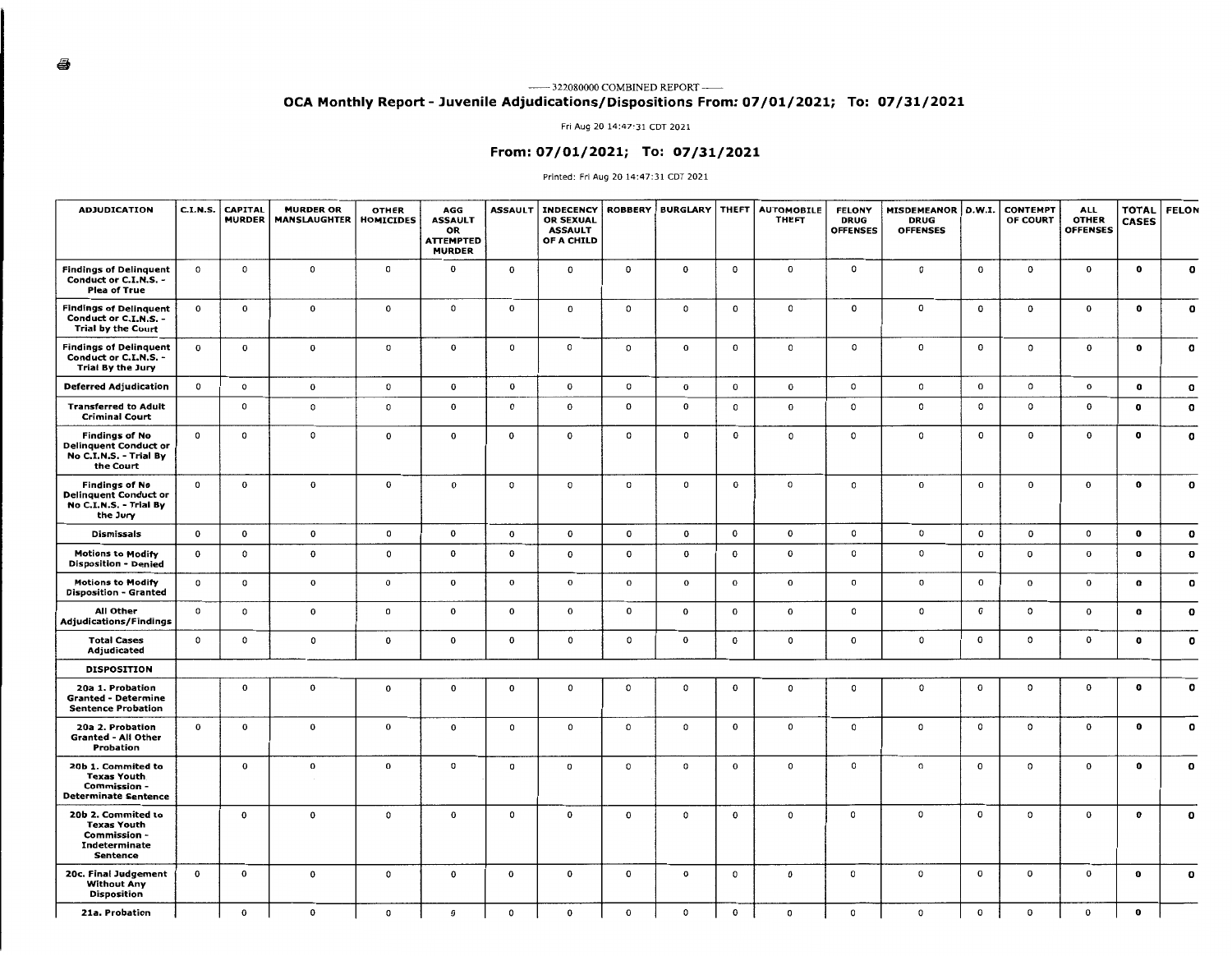--------- 322080000 COMBINED REPORT --------

# **OCA Monthly Report - Juvenile Additional Court Activity From: 07/01/2021; To: 07/31/2021**

Fri Aug 20 14:47:48 CDT 2021

# **From: 07/01/2021; To: 07/31/2021**

Printed: Fri Aug 20 14:47:48 CDT 2021

|                                                                                                                                                     | C.I.N.S.<br><b>CASES</b> | <b>DELINQUENT</b><br><b>CONDUCT</b><br><b>CASES</b> |                                                                                                                              | C.I.N.S.<br><b>CASES</b> | <b>DELINQUENT</b><br><b>CONDUCT</b><br><b>CASES</b> |                                                                                             | C.I.N.S.<br><b>CASES</b> | <b>DELINQUENT</b><br><b>CONDUCT</b><br><b>CASES</b> |
|-----------------------------------------------------------------------------------------------------------------------------------------------------|--------------------------|-----------------------------------------------------|------------------------------------------------------------------------------------------------------------------------------|--------------------------|-----------------------------------------------------|---------------------------------------------------------------------------------------------|--------------------------|-----------------------------------------------------|
| 22. GRAND<br><b>JURY</b><br><b>APPROVALS</b><br>(DETERMINATE<br><b>SENTENCE</b><br><b>PROCEEDINGS)</b>                                              | 0                        | 0                                                   | <b>26. CHAPTER 55</b><br><b>PROCEEDINGS</b><br><b>HELD</b><br>(COMPETENCY<br><b>HEARINGS)</b>                                | 0                        | $\Omega$                                            | 30. CASES<br>IN WHICH<br><b>ATTORNEY</b><br><b>APPOINTED</b><br><b>AS</b><br><b>COUNSEL</b> | $\Omega$                 | 0                                                   |
| <b>23. RELEASE</b><br><b>OR TRANSFER</b><br><b>HEARINGS</b><br><b>HELD</b><br><i><b>(DETERMINATE)</b></i><br><b>SENTENCE</b><br><b>PROCEEDINGS)</b> | 0                        | $\Omega$                                            | <b>27. MOTIONS TO</b><br><b>SUPPRESS</b><br><b>GRANTED OR</b><br><b>DENIED</b>                                               | 0                        | $\Omega$                                            | <b>31. CASES</b><br><b>WITH</b><br><b>RETAINED</b><br><b>COUNSEL</b>                        | $\Omega$                 | 0                                                   |
| <b>24. DETENTION</b><br><b>HEARINGS</b><br><b>CONDUCTED</b>                                                                                         | $\Omega$                 | 0                                                   | 28.<br><b>APPLICATIONS</b><br><b>FOR SEALING</b><br><b>RECORDS FILED</b>                                                     | 0                        | 0                                                   |                                                                                             |                          |                                                     |
| <b>25. CASES SET</b><br><b>FOR REVIEW</b>                                                                                                           | 0                        | 0                                                   | <b>29. MOTIONS FOR</b><br><b>SEX OFFENDER</b><br><b>UNREGISTRATION</b><br><b>OR</b><br><b>DEREGISTRATION</b><br><b>FILED</b> | 0                        | $\Omega$                                            |                                                                                             |                          |                                                     |

ê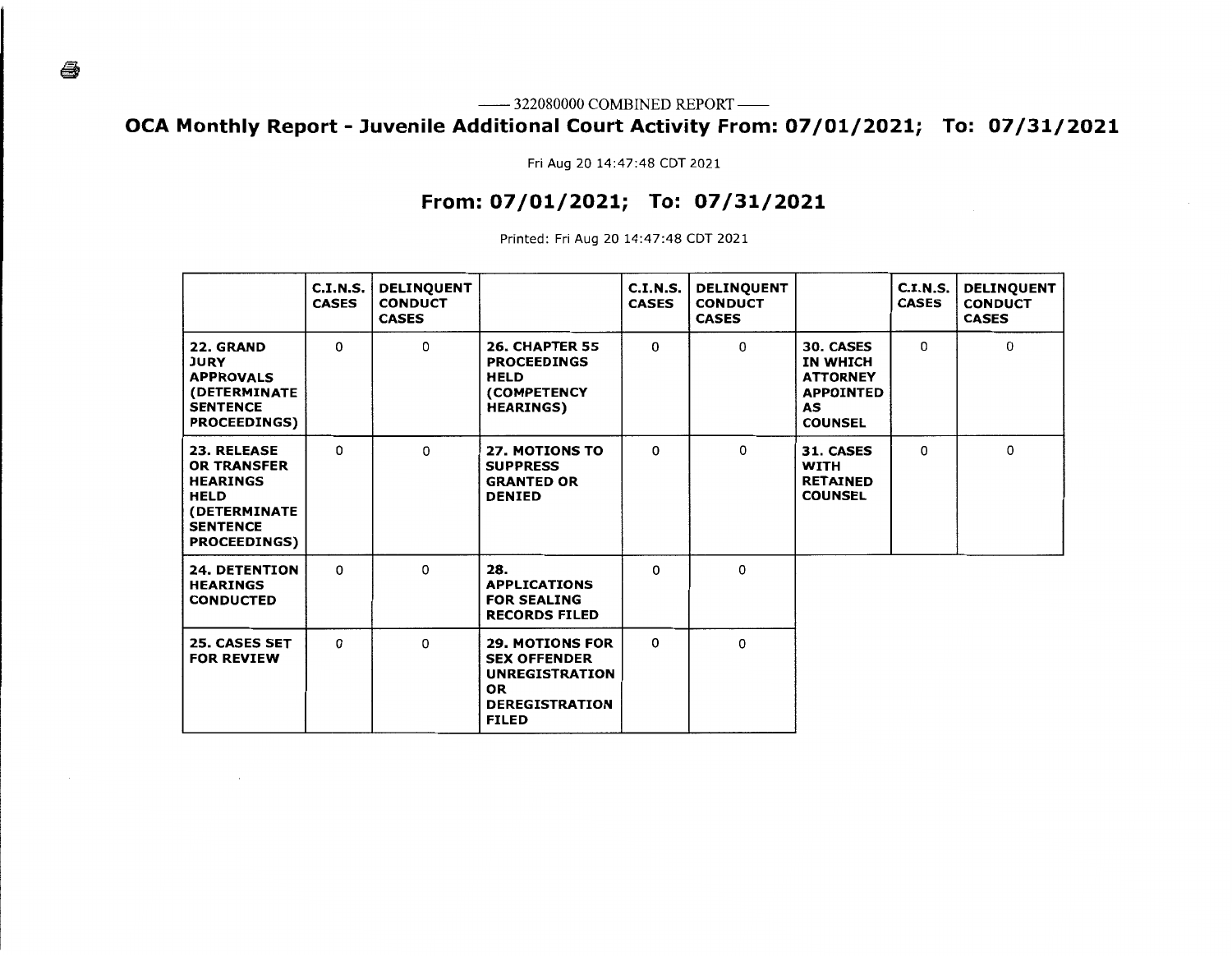### **Scurry District Clerks Office OCA: Orders Appointing and/or Approving Attorney/Guardian Ad Litem**  Appointments Approved from 07/01/2021 - 07/31/2021

Fri Aug 20 15:38:33 CDT 2021

| Name /<br>Number of<br>Court | Name of<br>Judge/<br>Master/<br>Referee<br>Making<br><b>Appointment</b> | Cause<br><b>Number</b> | <b>Case Style</b>                                                                                | <b>Name of Person</b><br>Appointed | Bar<br>No. | Pos. to which<br>Appointed | Appointee<br><b>Relation</b> | Date of<br>Appointment |
|------------------------------|-------------------------------------------------------------------------|------------------------|--------------------------------------------------------------------------------------------------|------------------------------------|------------|----------------------------|------------------------------|------------------------|
| $1$ 132nd<br>District Court  | ERNIE B.<br>ARMSTRONG                                                   | 24803                  | IN THE INTEREST OF KHALLON   Jeanie Fuller<br>RAY ALARCON AND KAYDENCE<br>JADE ALARCON, CHILDREN |                                    |            | ad litem                   | na                           | 07/14/2021             |
| $12$ 132nd<br>District Court | ERNIE B.<br>ARMSTRONG                                                   | 27116                  | IN THE INTEREST OF OWEN<br>I MANGUM AND RHYDER<br>MANGUM, CHILDREN                               | Jordan Magee                       |            | amicus att                 | na                           | 07/29/2021             |

 $\hat{\mathcal{A}}$ 

à,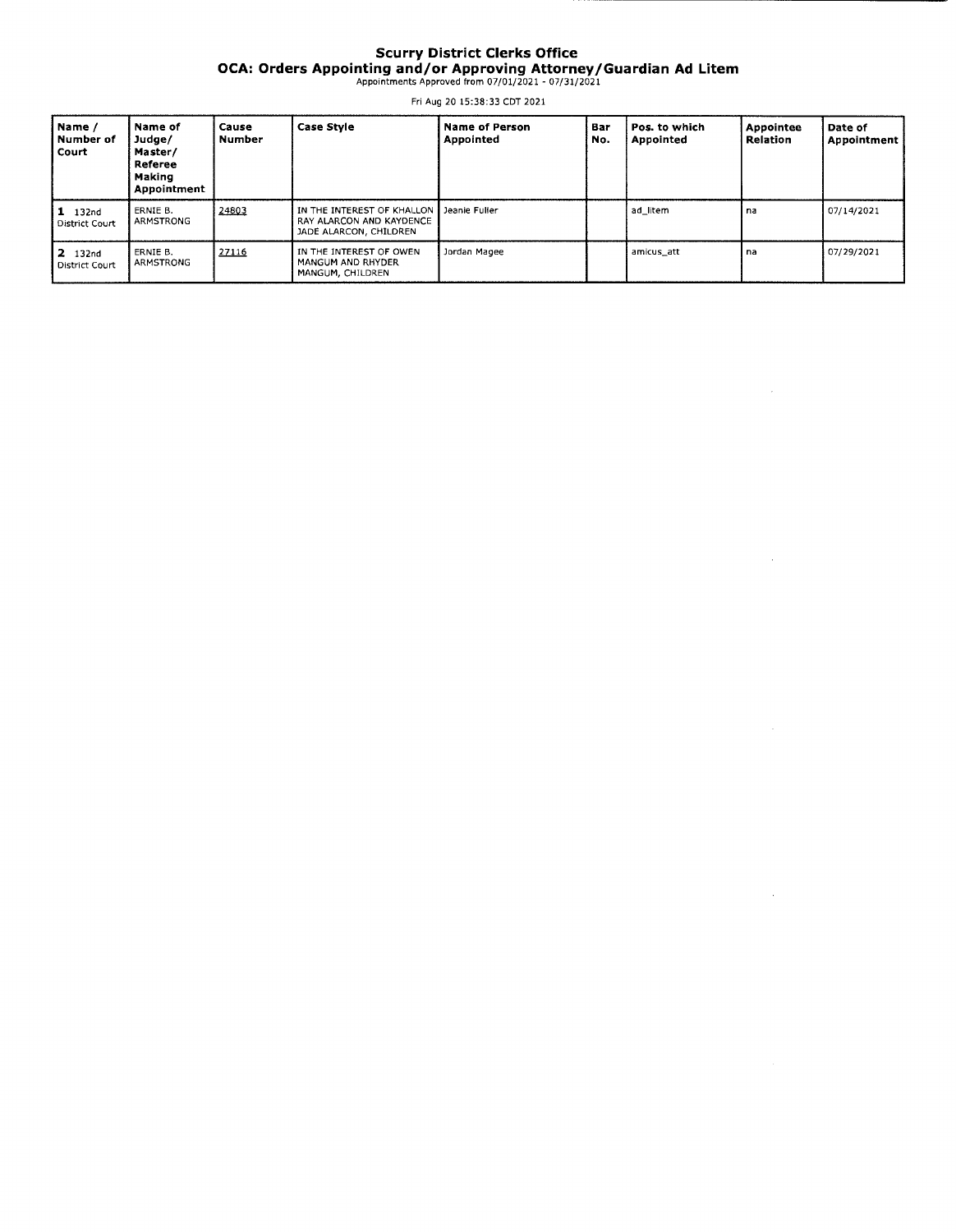### **Scurry District Clerks Office**

Payments Approved from 07/01/2021 - 07/31/2021

Fri Aug 20 15:38:33 CDT 2021

| Name /<br>Number<br>of<br>Court                        | Name of<br>Judge/<br>Master/<br>Referee<br>Making<br>Appointment | Cause<br>Number | <b>Case Style</b>                                                                                                                                                                                   | Name of<br>Person<br>Appointed | Bar No.  | Pos. to<br>which<br>Appointed | Appointee<br>Relation | Date of<br>Appointment | Date of<br>Appoval | Source<br>of<br><b>Funds</b> | Amount   | <b>Hrs</b><br><b>Billed</b> | <b>Expenses</b> |
|--------------------------------------------------------|------------------------------------------------------------------|-----------------|-----------------------------------------------------------------------------------------------------------------------------------------------------------------------------------------------------|--------------------------------|----------|-------------------------------|-----------------------|------------------------|--------------------|------------------------------|----------|-----------------------------|-----------------|
| $\mathbf{1}$<br>132 <sub>nd</sub><br>District<br>Court | ERNIE B.<br>ARMSTRONG                                            | 27001           | In the<br>Interest of<br>Raymond<br>Nobles,<br>Johnathan<br>Nobles and<br>Sklor<br>Nobles,<br>Children                                                                                              | Jeanie Fuller                  | 24010043 | ad_litem                      | na                    | 01/06/2021             | 07/06/2021         | county                       | \$200.00 | 0                           | 0.0             |
| $\mathbf{z}$<br>132 <sub>nd</sub><br>District<br>Court | ERNIE B.<br>ARMSTRONG                                            | 27001           | In the<br>Interest of<br>Raymond<br>Nobles,<br>Johnathan<br>Nobles and<br>Sklor<br>Nobles,<br>Children                                                                                              | Aubra S.<br>Fahy               | 24105225 | attr                          | na                    | 01/12/2021             | 07/06/2021         | county                       | \$200.00 | $\mathbf 0$                 | 0.0             |
| з<br>132 <sub>nd</sub><br>District<br>Court            | ERNIE B.<br><b>ARMSTRONG</b>                                     | 27001           | In the<br>Interest of<br>Raymond<br>Nobles.<br>Johnathan<br>Nobles and<br>Sklor<br>Nobles,<br>Children                                                                                              | <b>STACY</b><br>RIKER          | 24086733 | attr                          | na                    | 01/12/2021             | 07/06/2021         | county                       | \$200.00 | 0                           | 0.0             |
| 4<br>132 <sub>nd</sub><br>District<br>Court            | ERNIE B.<br>ARMSTRONG                                            | 27023           | In the<br>Interest of<br>Enoch<br>Xander<br>Smith a<br>Child                                                                                                                                        | Jeanie Fuller                  | 24010043 | ad_litem                      | na                    | 04/06/2021             | 07/06/2021         | county                       | \$200.00 | 0                           | 0.0             |
| 5<br>132nd<br>District<br>Court                        | ERNIE B.<br>ARMSTRONG                                            | 26268           | IN THE<br>INTEREST<br>OF Orlando<br>Castelan,<br>Rayden<br>Castelan,<br>Kaylee<br>Castelan and<br>Haylee<br>Castelan,<br>Children                                                                   | Aubra S.<br>Fahy               | 24105225 | ad_litem                      | na                    | 03/01/2018             | 07/06/2021         | county                       | \$200.00 | 0                           | 0.0             |
| 6<br>132nd<br>District<br>Court                        | ERNIE B.<br><b>ARMSTRONG</b>                                     | 25844           | IN THE<br>INTEREST<br>OF EVAN<br><b>JAMES</b><br>PEREZ, A<br>CHILD                                                                                                                                  | <b>STACY</b><br><b>RIKER</b>   |          | attr_ad_litem                 | na                    | 01/12/2021             | 07/06/2021         | county                       | \$200.00 | $\mathbf 0$                 | 0.0             |
| $\overline{\phantom{a}}$<br>132nd<br>District<br>Court | ERNIE B.<br>ARMSTRONG                                            | 25844           | IN THE<br>INTEREST<br>OF EVAN<br>JAMES<br>PEREZ, A<br>CHILD                                                                                                                                         | Aubra S.<br>Fahy               | 24105225 | ad_litem                      | na                    | 03/03/2021             | 07/06/2021         | county                       | \$200.00 | $\pmb{0}$                   | 0.0             |
| 8<br>132nd<br>District<br>Court                        | ERNIE B.<br>ARMSTRONG                                            | 26893           | IN THE<br>INTEREST<br>OF<br>MATTHEW<br>QUINTON<br>SANCHEZ<br>JR., KAYLA<br>ANN<br>SANCHEZ,<br>KHARA JUNE<br>VILLARREAL,<br>MADISON<br>RAINE<br>SANCHEZ,<br>and<br>MADDELYNN<br>SANCHEZ,<br>CHILDREN | <b>STACY</b><br><b>RIKER</b>   | 24086733 | ad_litem                      | na                    | 06/08/2020             | 07/06/2021         | county                       | \$200.00 | $\mathbf 0$                 | 0.0             |
| 9<br>132 <sub>nd</sub><br>District<br>Court            | ERNIE B.<br>ARMSTRONG                                            | 26893           | IN THE<br>INTEREST<br>OF<br>MATTHEW<br>QUINTON<br>SANCHEZ<br>JR., KAYLA<br>ANN<br>SANCHEZ,<br>KHARA JUNE                                                                                            | Lee Ann<br>Morris              | 24046719 | attr                          | na                    | 09/01/2020             | 07/06/2021         | county                       | \$200.00 | $\mathsf{o}$                | 0.0             |